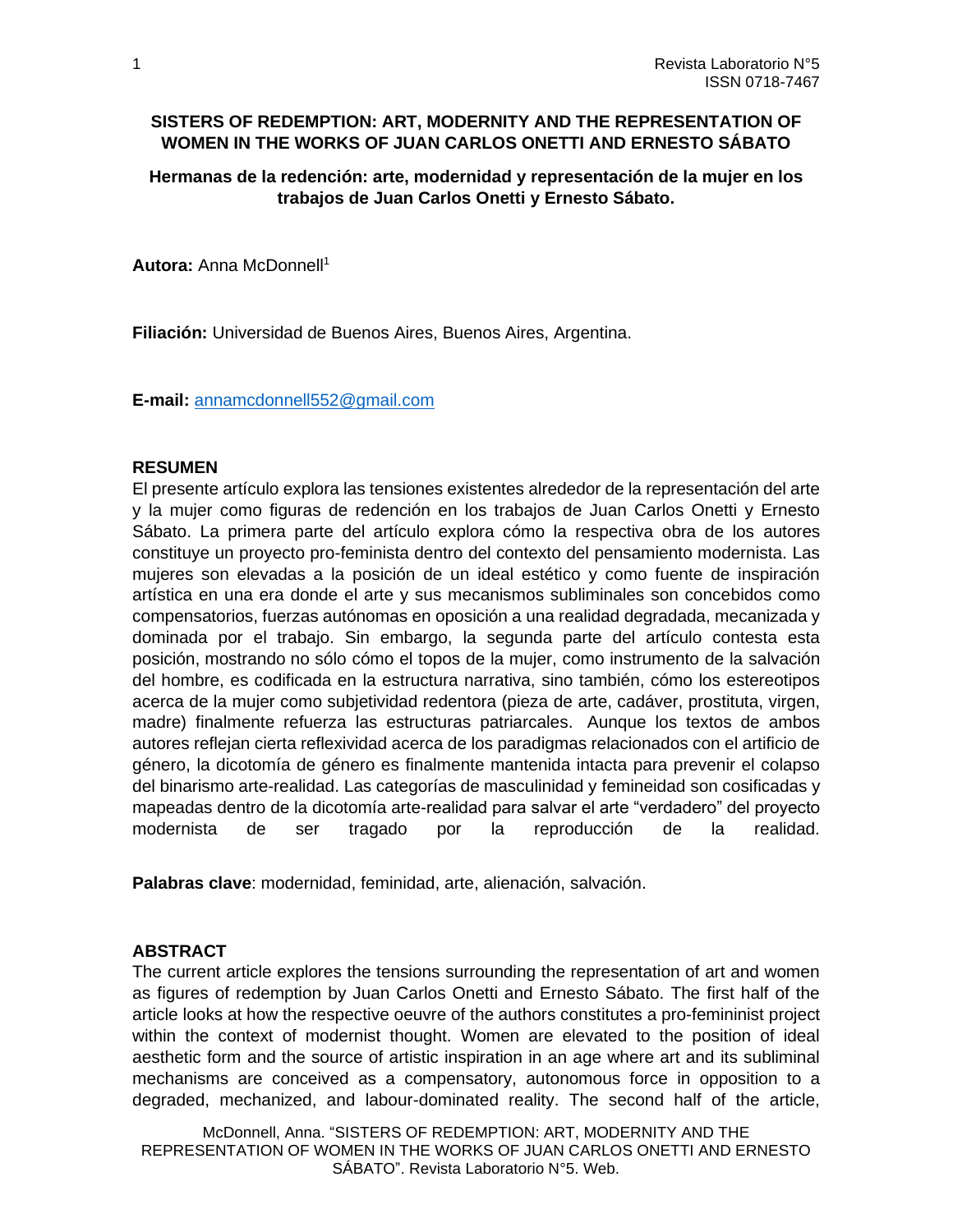however, contests this position, showing not only how the topos of women as instruments of men's deliverance is encoded in the narrative structure, but also how the stereotypes of woman as a redeeming subject (work of art, cadaver, prostitute, virgin, mother) ultimately reinforce patriarchal structures. Although the texts of both authors reveal a certain reflexivity surrounding the artifice of gender paradigms, the gender dichotomy is ultimately maintained intact to prevent the collapse of the art-reality binarism. Categories of masculinity and femininity are reified and mapped onto the art-reality dichotomy to save the 'true' art of the modernist project from being swallowed up in the reproduction of reality.

**Keywords**: Modernity, Femininity, Art, Alienation, Salvation

The current article explores the tensions surrounding the representation of art and women as a dyad of salvation by Juan Carlos Onetti (1909-1994) and Ernesto Sábato (1911-2011) in the context of modernity and its alienating forces, whereby patriarchal structures are simultaneously dissolved and reinforced. Both authors were writing at a time of unprecedented change in the Southern Cone. On both sides of the Atlantic the mushrooming of capitalist consumer culture was irrevocably modifying man's experience of reality. The post-industrial, mechanized age provoked a mass exodus from rural areas to expanding megalopoli, workers were increasingly estranged from their labour, post-Enlightenment bourgeois values came to be regarded as decadent and anachronistic, and science's usurpation of religion created a spiritual vacuum. Many twentieth-century intellectuals expressed concern for the integrity of the subject in the light of these accelerated transformations<sup>2</sup>. Burgeoning in the early 1900s, the advent of modernity in the Southern Cone came later than in Europe and its development was uneven and accelerated, leading to the growth of mega-cities alongside rural communities. Despite these differences, however, the strength of resonance of modern experience validates a discussion of a universal modern subject, who Jack Murray describes as "fumbling in the ideological gloom of late capitalism", in the "search for . . . paradise . . . , a deliverance from the wretched world of the present" (48). Indeed, the oeuvre of Onetti and Sábato demonstrate how, as a result of the trans-global effects of modernity, this European zeitgeist of despair reverberated in the Southern Cone<sup>3</sup>. Brausen, in Onetti's VB<sup>4</sup>, deplores the alienating, life-denying routine of the modern age: "Juan María Brausen y mi vida no eran otra cosa que moldes vacíos . . . actos de la rutina" (551). Linacero, from *EP*, expresses the subject's seclusion and sense of dislocation within the modern city: "soy un hombre solitario que fuma en un sitio cualquiera de la ciudad" (75). Sábato's Martín, from *SHT*, shares this existential emptiness, described as a lost soul in an anonymous collective of isolated individuals: "uno de los tantos en aquella ciudad de desamparados" (28). Indeed, our authors witnessed a time of crisis which exposed the underbelly of "progress" and a widespread disillusionment with modernity's project.

Artists of the period responded to this wider substructure of feeling, seeking to break out of this estranged, commodified world by engaging in "the most desperate salvage operation ever attempted by the artist" (Sypher 18). Art was regarded as the road to redemption at the dawn of this atheistic century of disenchantment. Capitalism ostensibly banished modern man's imagination, mechanised labour draining his spontaneity and autonomy, preventing him from experiencing himself as "creator of his own acts" (Adams 5). The poetic mystery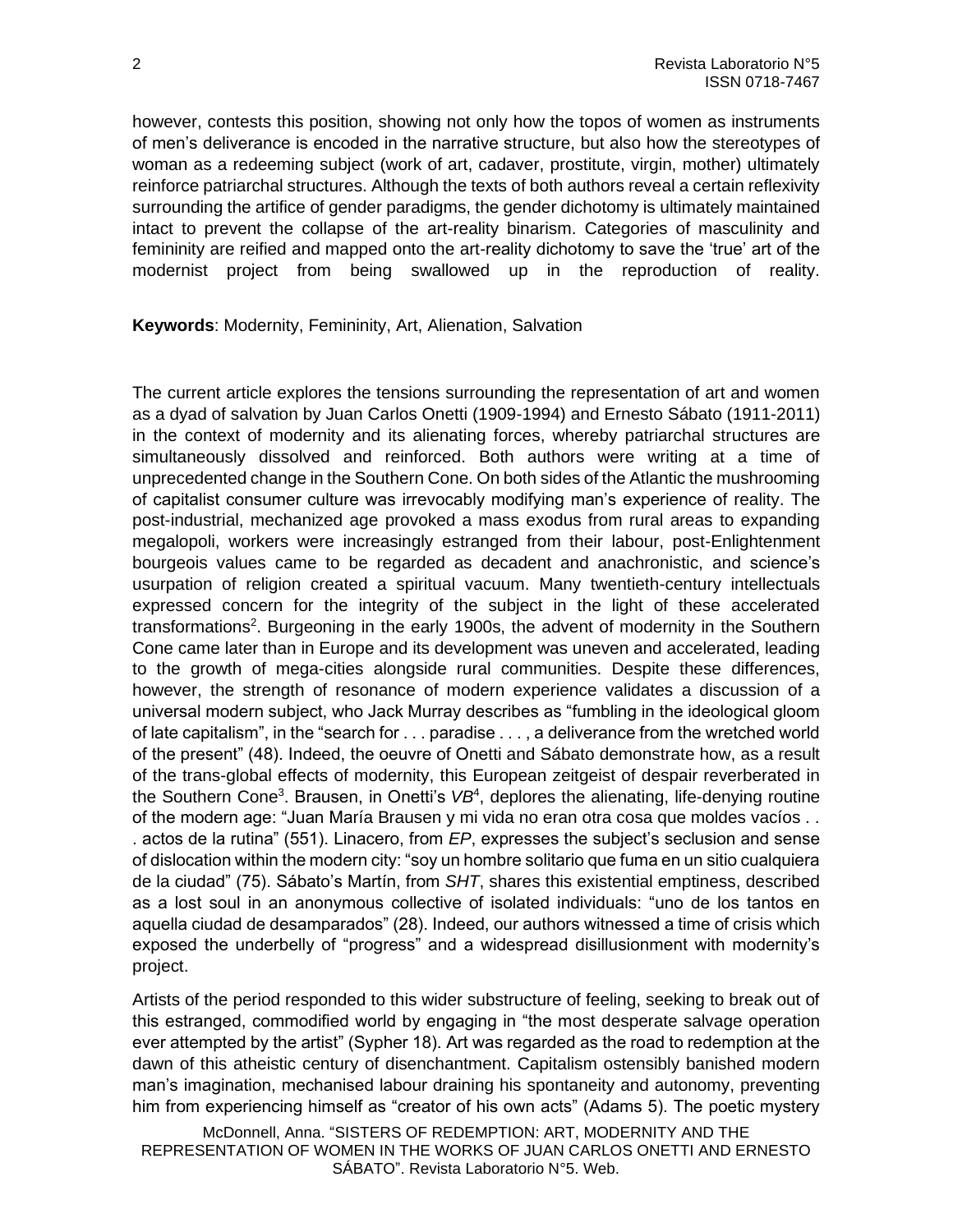of creativity offered to heal this lost freedom and humanity by suspending the benumbing, mechanical routine of modern existence: "el arte se convierte en . . . cauce de una possible recuperación humana, en medio de un mundo que tiende a la robotización" (Maturo 20); "it is only in . . . genuine creation that man reaches the sublime flesh of clarity and freedom" (Kahler 48). Terry Eagleton translates this process into Freudian terms, suggesting that artistic creation allows modern man to "take forbidden pleasure in his own unconscious processes" (156). Art was perceived as a means of restoring authenticity to the prosaic age of mass production: "The sensuous individuation of the work . . . contradicts the abstractness and self-sameness to which the world has shrunk" (Adorno  $65$ )<sup>5</sup>. Critics have acknowledged this redemptive drive as part of the artistic vocation of our respective authors. Djelal Kadir relates how "Onetti puts his faith in art, in human creativeness" (43), and Marilyn Frankenthaler confirms Sábato's "intento de hallar la salvación por la literatura" (159).

Furthermore, many modernist writers and artists elevated woman to the position of modern messiah, advocating a return to what they perceived as "feminine" values. Their female saviour was extolled as an embodiment of hope, an antidote to modern man's overwhelming vacuity. In the nineteenth century, Nietzsche had described Greek tragedy as caught between the Apollonian (masculine) search for order, fixity, law; and the Dionysian (feminine) drive for the subversive, artistic, carnivalesque. In the twentieth century, Jung theorised the male's love for objects and the female's love for humanity. Nourished by these ideas, artists and authors of the period began to regard commercial culture, governed by science, abstract thought and reason, as a masculine age: "el comercio, basado en el intercambio y el movimiento, conduce a la abstracción y por lo tanto a la masculinización del mundo" (Sábato SMS 33). Jung's anima/animus dichotomies assign the feminine to the realm of instinct, emotion, irrationality, intuition, and spontaneity. Contemporary thinkers were preoccupied by the possible imbalance in male subjectivity as a corollary of the quenching of the "anima", the feminine aspect of the male subconscious, arising from an increasingly objective, analytical culture that inhibited creativity (Berry 36-8). Artists' vindication of femininity thus became an allegory for the resurrection of those life-giving values they felt had been evacuated from the modern era. Furthermore, in accordance with the traditional binarism of logos as male and eros as female in the Platonic ordered system, woman corresponds to the subject's yearning for ideal beauty, hence in artistic canons, "Woman is Beauty incarnate" (Perrot 176). Elisabeth Bronfen affirms, "the production of beautiful images (aesthetics) and the construction of femininity are culturally equated" (64), and Marina Warner writes, "The definition of woman partakes of the definition of art: both are beautiful and exercise fascination" (225). The female body simultaneously inspires and incarnates the art object: "Woman . . . generates creative sparks within the poet . . . and figures as a metaphor for the art he produces" (Conley 27). In Onetti and Sábato's texts, women and artistic production thus form a healing matrix, providing men with a forked path to deliverance from his alienation by allowing him to assume his position as a creative subject, and by entering into contact with the allegedly hyper-artistic domain of femininity.

#### **Muse in the mirror: women as art objects**

In their depiction of women as saviours, Onetti and Sábato's female characters are reduced to "image, spectacle, object to be looked at, vision of beauty" (Lauretis 37). Women transmute into *objets d'art* in which men, asserting themselves as empowered creative subjects, seek curative forces<sup>6</sup>. Female characters are displayed to gratify the voyeuristic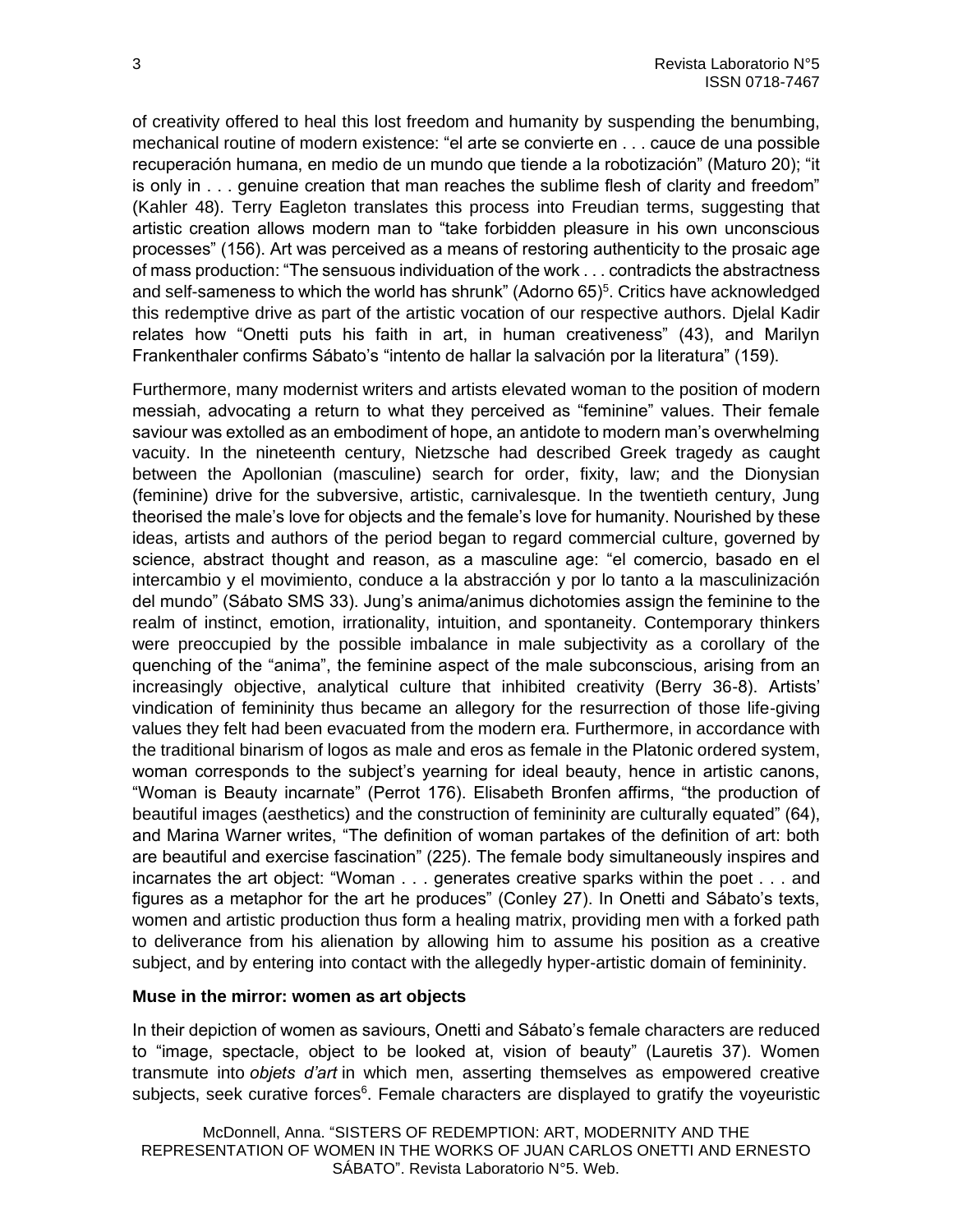male gaze, converted into redemptive works of art, incarcerated in the pictorial plane, framed for contemplation rather than interaction. This representational matrix bolsters patriarchal discourse, reducing the female to passive receptor and stimulus of desire. Craig remarks how Onetti's women "are depicted first and foremost as physical objects" (19). In *EP* Linacero addresses Hanka's photograph, denying her the right to speech: "me puse a charlar con ella mirando una fotografía" (60). He aligns women with inanimate works of art, scorning their creative capacity: "Es como una obra de arte. Hay solamente un plano donde puede ser entendida" (60). Ana María becomes an idealised image in Linacero's transcribed dreams, denigrating her to an art object within his literary enterprise. In *DHV*, Medina perceives Juanina as a portrait rather than a living subject. Furthermore, the act of painting is imbricated with male possession of the female body: "Las sesiones de pose con Juanina terminaban casi siempre en la cama" (117). The fact that the paintings are later sold intensifies this sense of reification, metaphorically denigrating Juanina to an object of exchange in the capital flow of patriarchy. In *VB*, Brausen likens La Queca to "una figura pintada . . . , la imagen de un cartel" (533). His search for the younger incarnation of Gertrudis in her sister Raquel (563), and Marcos' claim that "las mujeres son la misma cosa" (*JC* 937), emphasise this notion of women as reproductions of an original icon.

In Sábato's *El túnel*, Castel regards women as imperfect copies of an aesthetic ideal, explicitly equating them to artistic reproductions: "los mismos rasgos que en [una mujer] me habían parecido admirables aparecían accentuados y deformados en la hermana . . . algo parecido me sucede con esos pintores que imitan a un gran maestro" (20). Appositely sharing the name of the universal Mother and able to comprehend Castel's composition, María is symbolically equated with Castel's painting *Maternidad*. She is assigned abstract meanings in the material world, the destruction of the painting prefiguring her murder. Indeed, Castel fails to discriminate between women as art and real women: "atraído a una mujer tal por las mujeres de sus cuadros" (Martínez Tolentino 199). In *SHT*, Martín attempts to confine Alejandra to the canvas: "trato de dibujar su cara" (26), and imbues her with allegorical meaning as a symbol for Argentina: "parecía como si ella fuera la patria no aquella mujer hermosa pero convencional de los grabados simbólicos" (197). Women are placed on pedestals as pleasure-giving spectacles, demonstrated when Domínguez, observed by Fernando paints portraits of Louise. Louise's body is doubly objectified, simultaneously transformed into art object, and visual stimulant of desire. Whilst Onetti's characters disparage women's creativity, Sábato expresses this view directly, disregarding the historical factors that oppress women: "hay radicales condiciones físicas y metafísicas que apartan a la mujer de la creación" (*SMS* 46).

### **Narratology and the male odyssey: women in plot development**

This process of inscribing women into male texts as instruments of men's deliverance is encoded in the narrative structure of Onetti and Sábato's oeuvre. Whilst men carry the burden of plot development, women assume embellishing, digressive roles as space and image, underscoring the conventional portrayal of woman as "ornament, artifice or decoration" (Bronfen 68)<sup>7</sup>. We are presented to male protagonists by male authors, and women are subordinated to this central male subjectivity. Taking the Oedipal drama as "paradigmatic of all narratives" (112), Teresa De Lauretis describes how "the hero, the mythical subject, is constructed as a human being and as male; he is the active principle of culture, the establisher of distinction, the creator of differences. Female is what is not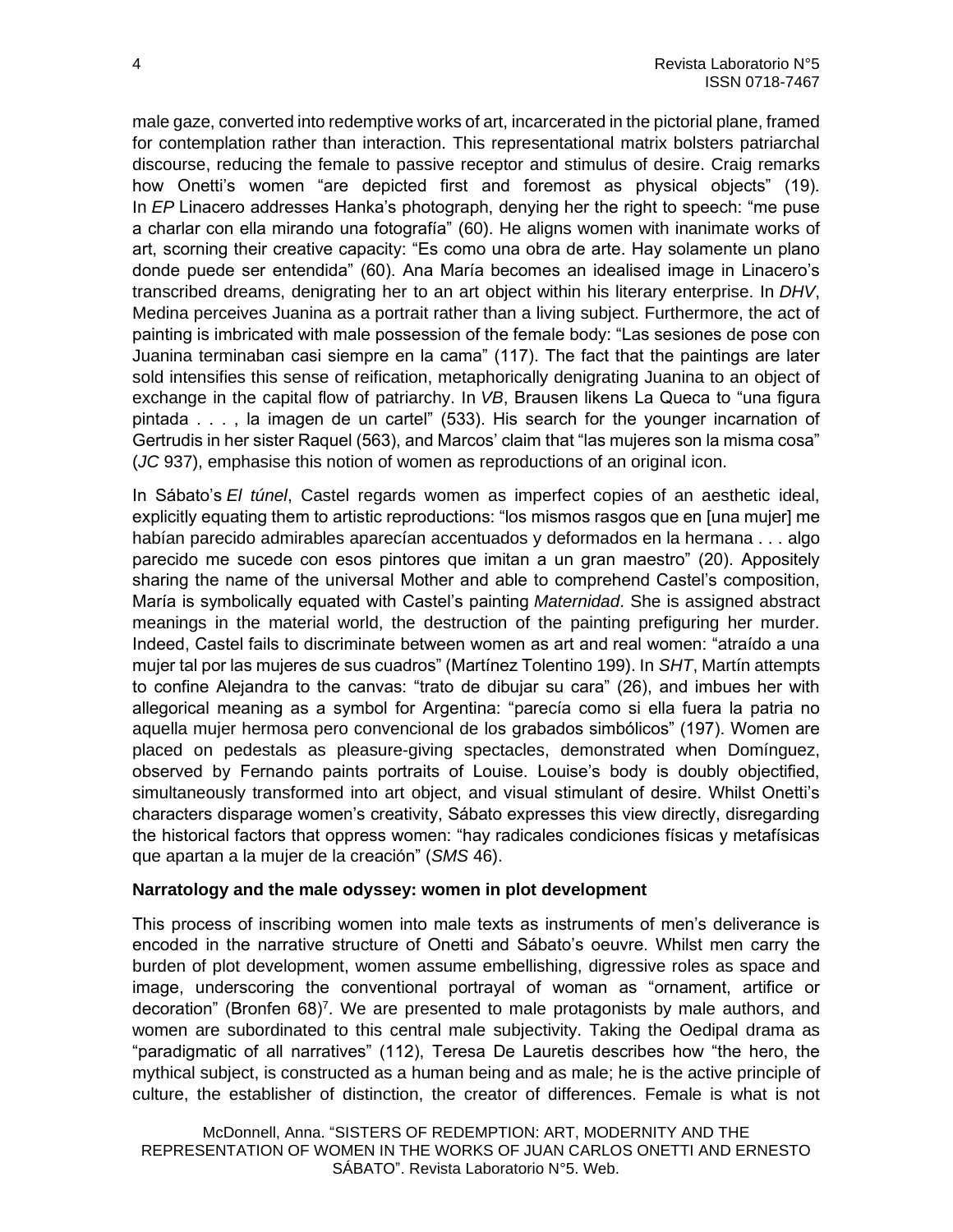susceptible to transformation, . . . she (it) is an element of plot-space, a topos, a resistance, matrix and matter" (119). In the writings of these River Plate authors, meaning and pleasure are focalized through male protagonists, whilst woman assumes the topographical status of "plot-space", through which the hero navigates to identify with the Law of the Father. In Onetti's oeuvre, the ever-male protagonist is privileged with first-person narration, divulging the internal workings of the male psyche. Women are refused such psychological depth. When endowed with complex character traits, such as Julita in *JC*, we are denied direct access to them, for our knowledge of her character is relayed through Jorge's elliptic narrative. Women are defined exclusively by their usefulness to men. In *EP*, women appear as a "means" by which the protagonist escapes his metaphorical pit of alienation. In *VB*, Brausen describes himself as "un vencedor en tierra conquistada" (598) in his relationship with La Queca, emphasising her position as a redemptive space he enters to rupture his solitude and mundane existence. In *JC*, Julita's body and the female space of the brothel become signifiers of obstruction through which Jorge steers, plotting his course to manhood and self-discovery. Of Julita he states, "quiero apartarla, ser y conocerme" (917). Women's meaning is defined by male movement in relation to them: "women characters barely exist – their containment within the categories of male discourse is what constitutes them as well as what denies them" (Millington 358-59).

In Sábato's *ET*, whilst the first-person male speaker pours out his metaphysical angst, María is denied psychological development, her actions and feelings mediated through this male ventriloquist. Focalisation markers in *SHT*, such as "dijo Martín que dijo Alejandra" (18), indicate how the female is enveloped in layers of male narrative, filtered through his consciousness. Whereas in Onetti's work this woman-space nexus is articulated by the characters, in Sábato's oeuvre it is given extra weight by the author's extra-fictional interventions. In his essay *SMS*, he claims: "la mujer tiende al estatismo y el hombre al dinamismo" (44), and that "la mujer es espacial y el hombre temporal" (44). The stringent sentence structure, dividing the two sexes on either side of the conjunction, mirrors Sábato's unflinching views on sexual difference. Women become the sign for stasis and corporeality, the magma for male subjectivity, shorn of an autonomous voice: "la mujer simboliza . . . lo estable, el hombre simboliza . . . el cambio, lo inestable" (44).

### **Metafísica, Muerte Física: female death as salvation**

Not only the spatializing, but also the annihilation of the feminine allows male characters to consecrate their position as creative subjects. Women are portrayed as sacrificial figures in the path to man's redemption. Lauretis describes how women "must be slain or defeated so that [man] can go forward to fulfil his destiny – and his story" (110). Indeed, art substitutes an absent object and thus by denigrating woman to art-object, her organic body is deanimated, usurped by the image or text. Bronfen reminds that us of the "idea of art as transformation of living matter into inanimate form" (111). The emergence of male subjectivity is dependent upon the silencing of women, since she "figures as an aesthetic risk, as a presence endangering the artwork" (112). These texts become metaphorical burial grounds for women, male narratives forming their epitaphs. In Onetti's fiction, women's deaths are presented as the root of male literary productivity. In *EP*, Linacero writes about Ana María post-mortem, reducing her to the status of signified to allow himself power to assign meaning. Woman is distilled to a product of the male libido, a *tabla rasa* from which the male narrative materializes. In *VB*, La Queca reflects on her "vida de sacrificio" (94).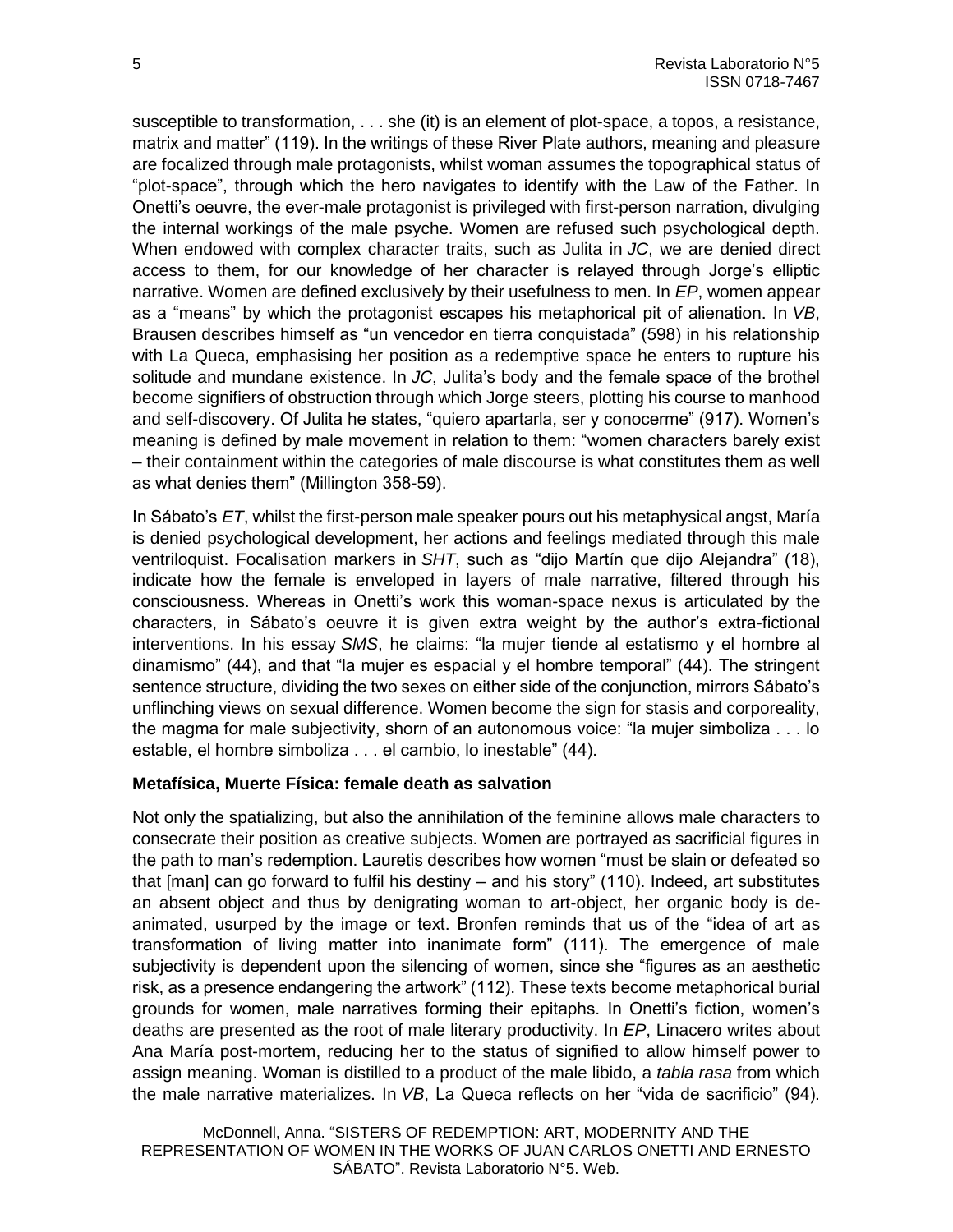Brausen's allusion to her assassination as "mi obra maestra" (600) echoes this trope of the female cadaver as "perfect immaculate aesthetic form . . . solidified into an object of art" (Bronfen 5). Stein's photographic collection of his past lovers, described as "un osario de amantes y amigas" (549), allegorises the way art is produced by deactivating the female subject. Moreover, the narrative begins with Gertrudis' mastectomy, and "the sign (the text) appears in the site of destruction" (Craig 8). In *DHV*, Frieda's corpse is photographed and subjected to an autopsy (289), rendering her the visual object of men's thirst for knowledge about the alterity of death and femininity. *PTSN* centres upon three male protagonists who narrate their accounts of meetings with the deceased Rita. The fact that each version of events contradicts the others, along with the anonymous title, and Rita's ostensibly empty coffin, erase female identity outside of male narrative; a necessary condition for the configuration of the male speaking subject. As Maloof affirms, "narrative activity is closely associated with the obliteration of a woman . . . and her reappearance as a textual image in the form of a female corpse"  $(4)^8$ . Similarly, the genesis of male narrative in Sábato's fiction relies on the elimination of female agency. Alejandra embraces the path of sacrifice, "el goce más grande que podía sentir era el de morir en esa forma, martirizada" (*SHT* 59). Her death galvanizes Martín's independent literary voice, provoking his symbolic odyssey to Patagonia. The word "goce" highlights the compromised female liberation invoked by her pleasure in suffering. Rather than arising from any prerogative to de-animate woman to objet d'art, the destruction of the female in *ET* stages Jacques Lacan's theory of the traumatic renunciation of the mother's body. This original loss drives forward the narrative of our lives by forcing us to enter into the Symbolic Order (Eagleton 161). Castel's creativity is hindered by María, the enveloping symbolic Mother: "no pude dibujar ni pintar" (47). His narrative is symbolically unleashed by stabbing her in the womb, and destroying the painting *Maternidad*. The annihilation of the Mother and the male subject's ensuing artistic agency symbolically usurps the female's ability to create, thus reducing her to art object in "a mythic reversal of biology" in which "man is a maker and woman made" (Warner 239).

### **Dutiful daughters and fallen women**

Woman's eternal position of alterity renders her an empty signifier, as man's negative with no autonomous identity: "l'homme définit la femme non en soi mais relativement à lui" (Beauvoir I, 14). Men create women, ascribing them roles which facilitate their salvation. Men emerge as artists and authors, and women as the art produced, as fabrications of the male imaginary, a "site of fixity and fantasy" onto which men project an idea of "original identity or singularity" (Bhabha 77). Julia Kristeva remarks, "We live in a civilisation where the consecrated (religious or secular) representations of femininity", are no more than a "fantasy . . . nurtured by . . . man or woman" (234). This disavowal of "difference" allows woman no position outside the Law of the Father. She materializes within the polarised categories of the Madonna/ Magdalene dichotomy (Nead 75). In Sábato's *SHT*, Martín is symbolically caught between man-made images of the "fallen woman" and the "dutiful daughter": "Mirando fotografías de la reina Isabel por un lado y grabados de mujeres desnudas por otro" (151).

Female characters who fall outside the patriarchal order are relegated to the status of redemptive art objects in these texts. They incarnate ideals of subversive femininity contained within the male imaginary, transformed into cultural icons and images such as Eve, the original temptress, and Mary Magdalene, signifier of dangerous sexuality. These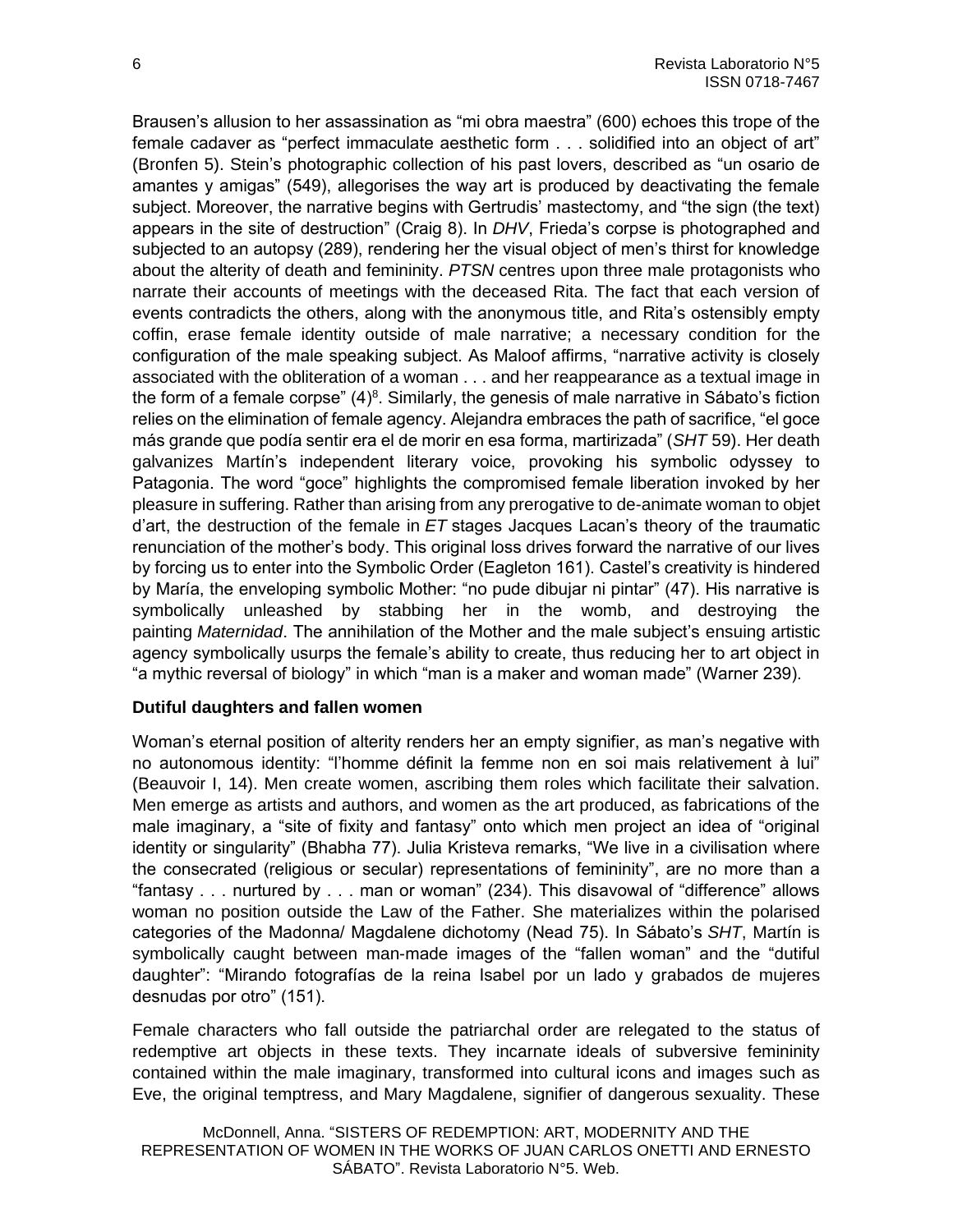females are stereotyped as "fallen women", categorised as outsiders with "unofficial, nonsocial roles. They are not mothers, wives or daughters" (Millington 359). Their very abjectness proffers men's deliverance from stifling bourgeois codes. In Onetti's *VB*, La Queca's life, "al otro lado de la pared" symbolises a subversive underworld, an alternative to Brausen's mediocre, conjugal existence. Her affirmation, "Nunca voy a tener un hijo" (556), places her outside circumscribed gender roles, making her the site of subversion. In *JC*, the brothel is described as "una necesidad social para Santa María" (793), symbolically located outside the town's stringent grid system, "allá en la costa ignorada", with its "puerta celeste" (957) as an allegory for this portal to transcendence. The illicit status of prostitutes allows men to suspend societal norms, facilitating "the middle-class male subject's escape from a stultifying existence in a society . . . increasingly dominated by consumer-orientated values unto a debased underworld characterised by abjection" (Maloof 5). In *VB*, Onetti self-consciously underscores how women's abjectness, "*her* guilt" (Nead 83), serves as a cathartic displacement of men's own frustrations. Brausen describes "el deseo de vengar en [La Queca] . . . todos los agravios que me era posible recordar" (552). Contact with these "fallen women" is portrayed as a narcissistic venture, offering the key to salvation by unlocking an authentic male self, which has been repressed in the modern age<sup>9</sup>. Sex acquires "un carácter sagrado" (Alegría 19), endowing the woman's body with allegorical meaning and "vertus magiques" (Beauvoir II, 90). Yet paradoxically, by restoring man's bodily experience, women are reified into art objects. Physical union with "fallen women" in Onetti's fiction implies the possibility for the loss and "renewal of male experience of the self" (Millington 367-68). In *JC*, Jorge witnesses Rita and Marcos "[tratar] de mezclarse . . . dejar de ser para perderse" (815). In *VB*, Brausen's bodily contact with Gertrudis and La Queca redeems his sense of integrity: "aplastar mi cuerpo contra el suyo, saltar después de la cama para sentirme y mirarme desnudo, armonioso y brillante" (544)<sup>10</sup>.

Sábato's protagonist from *ET* seeks solace amongst prostitutes to escape the anxieties of daily life: "Cuando me invade una furia de aniquilación . . . busco a las prostitutas" (80). In *SHT*, Molinari defends as "una válvula de escape" (148) from the banality and triteness of bourgeois ethos. Castel seeks salvation through sex in *ET*: "La unión física se me aparecía como una garantía de verdadero amor" (66). Lojo de Beuter alludes to Castel's "búsqueda metafísica: aprehender la naturaleza de lo real mediante el sexo" (1997: 227). In *H*, the author claims that during intercourse the subject goes beyond itself, forming a communion with the objectival other: "solamente mediante la plena relación con un sujeto, . . . podremos salir de nosotros mismos" (203). This synthesis of subjectivities provokes a suspension and reconstitution of the self, allegorised by Fernando's impression of transmuting into "un molusco asqueroso y amorfo" (*SHT* 377).

Diametrically opposed to fallen women, "the dutiful daughter" submits to the "patriarchal denigration of her corporeality and pleasure" (Grosz 150). The conforming woman of these texts incarnates man-made feminine ideals of the Western canon: "elle cherche à ressembler à une image" (Beauvoir II, 26). In particular, these women seek to emulate the Virgin Mary, the religious icon of perfect femininity, maternity and chastity. They are portrayed as curative figures, allegorising redemption from mortality: "Against the dissolution of the body fusing with alterity in sexuality and death, the myth of the Virgin Mary serves as a repository for fantasies about the preservation of bodily wholeness and integrity . . . , of Woman as an ethereal being, to be venerated in her intact splendour" (Bronfen 68). Not only is this process of sublimation a precondition for artistic production, the purity of the Virgin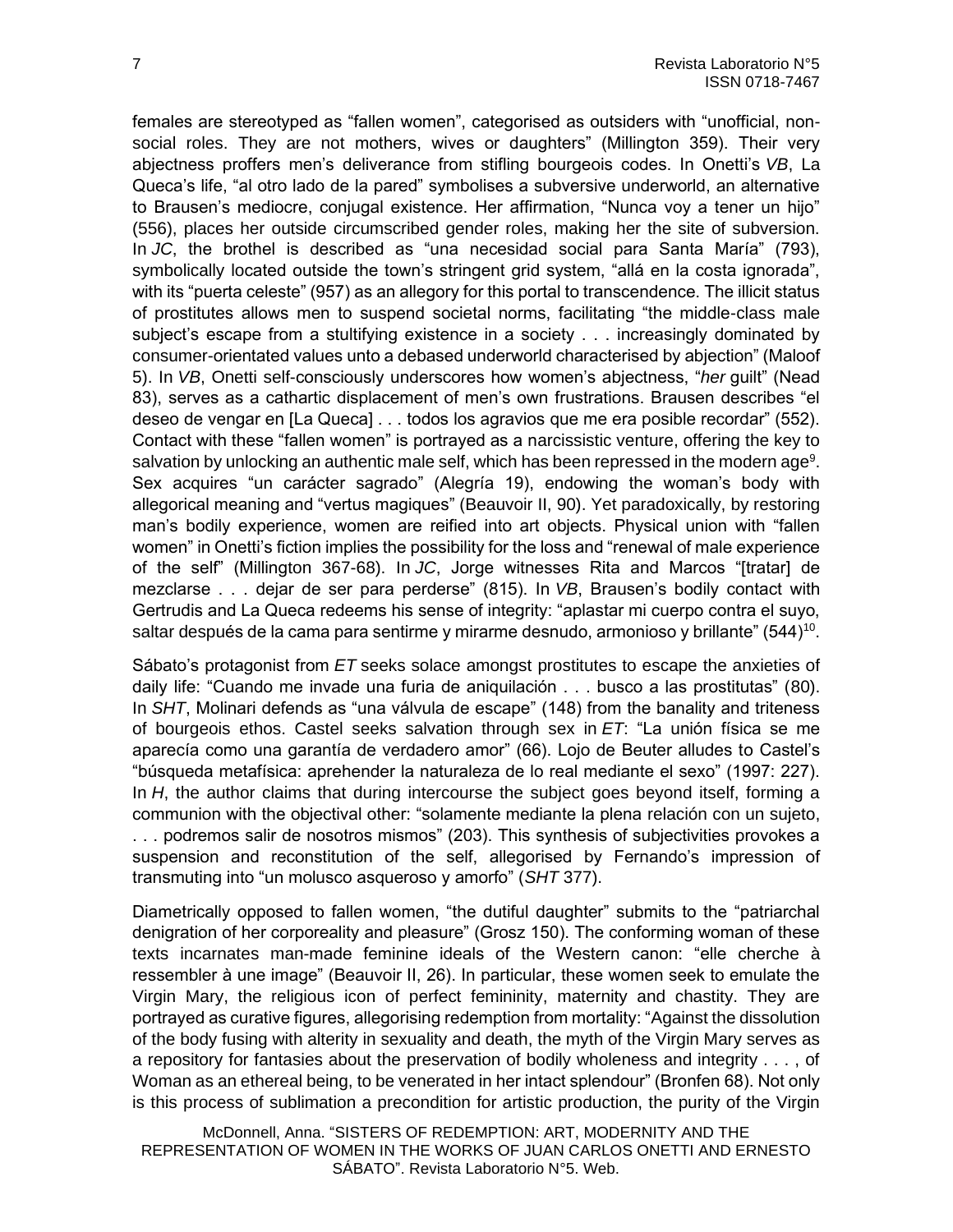mother mirrors the immaculate integrity of an art object, uncorrupted by death and decay. Warner describes "the projection of immaterial concepts onto the female form, in both rhetoric and iconography" (239), suggesting that this idealised, but impossible paradigm of womanhood is a phallocentric cult, artifice or textual image. The "muchachas limpias" (876) in *JC* aspire to this archetypal myth of femininity, evoked by the name of Onetti's imaginary town, "Santa María". They believe themselves locked in a crusade against the brothel to "defender la pureza ciudadana" (878). Rolanda's obsessive repetition of the Ave Maria in *TDN* (197) and Julita's enactment of the Immaculate Conception (812) in JC, highlight women's conditioned behaviour. In *EP*, Hanka is held up as a healing Mater Dolorosa, restoring Linacero's emotions: "sólo las cosas sentimentales mías viven cuando estoy al lado de ella" (60). These regressive fantasies about virgins reconstitute male subjectivity, prompting the "desire to return to an idealised past self" (Millington 370), a pre-fall state, or what Kristeva terms the "lost territory" of the (Virgin) mother's body (234). In *EP*, Linacero's wife Cecilia appears to him in a dream. Parallels with the Virgin are evoked as the episode unfolds during the "hora de milagros" (65) and Cecilia appears "con un vestido blanco . . . como un barco de vela" (65), as a symbol of purity and salvation. Similarly, the male protagonist's yearning for his virgin spouse in *TTCE* is inlaid with religious imagery: "esperaba el milagro, la resurrección de la chica encinta que había conocido" (1314-45). Yet significantly, these idealised virgins have no existence outside the male imaginary, for like art objects, they are not subject to the corruption of death and sex. Warner speaks of man's "image of the allegorical body as a perfect vessel, a container of fixed meanings, in contrast to an actual woman's imperfect, permeable and changing body" (xxii). Linacero is repelled by Hanka after taking her virginity, since her body is no longer a site of immaculate integrity. Craig insists that she is "of use only as a symbol" (22). Linacero is disgusted by the degradation of the female body, signalled by his violent repulsion at the ageing Cecilia (63). He envisages physical contact exclusively with "Electra" (60); an idealised, immortal, mythical image of femininity.

McDonnell, Anna. "SISTERS OF REDEMPTION: ART, MODERNITY AND THE Sábato's "dutiful daughters" are defined by art as much as they define it. Martín's experience with women arises from "dibujos . . . en que retrataba a aquellas vírgenes ideales y legendarias" (*SHT* 26). Alejandra embraces this ideal of purity, rigorously defending her chastity: "nadie, nadie, me tocará" (61). Her sexual initiation is rife with mystic imagery, elevating her to a saintly stature: "La luna le da pleno sobre su cuerpo desnudo y siente su piel estremecida por la hierba . . . siente arder su cuerpo" (67). As well as coveting the bodily integrity of the Virgin, Sábato's women internalise the Madonna's paradigmatic "feminine" qualities. Warner notes: "The Virgin Mary . . . represents the quintessence of qualities . . . traditionally regarded as feminine: yieldingness, softness, gentleness, receptiveness, mercifulness, tolerance, withdrawal" (xxiv). Correspondingly, Alejandra is eulogised as "suave, feminina, delicada, silenciosa" (117), depicted as an ethereal being, with access to "un territorio tenebroso" (20), hermetic to men. Indeed, Sábato's texts suggest that "los misterios de la vida son más accesibles a la comprensión instinctiva y orgánica de la mujer" (Sánchez López). María in *ET* is portrayed as a redemptive visionary, who comprehends Castel's painting. Likewise, Alejandra is analogised with André Breton's Nadja, presented in a state of lucidity with her "intricados dibujos" (*SHT* 203) and vagrant wonderings about the city (95), reduced to a living myth, a "niñamurciélago" and "princesadragón" (122), rather than a woman of flesh and blood. Whereas Onetti ironizes these conforming women's endeavours to incarnate the iconic image of the Madonna, Sábato's essays reinforce the attitudes expressed in his fiction: "el arte es precisamente la creación del espíritu humano

REPRESENTATION OF WOMEN IN THE WORKS OF JUAN CARLOS ONETTI AND ERNESTO SÁBATO". Revista Laboratorio N°5. Web.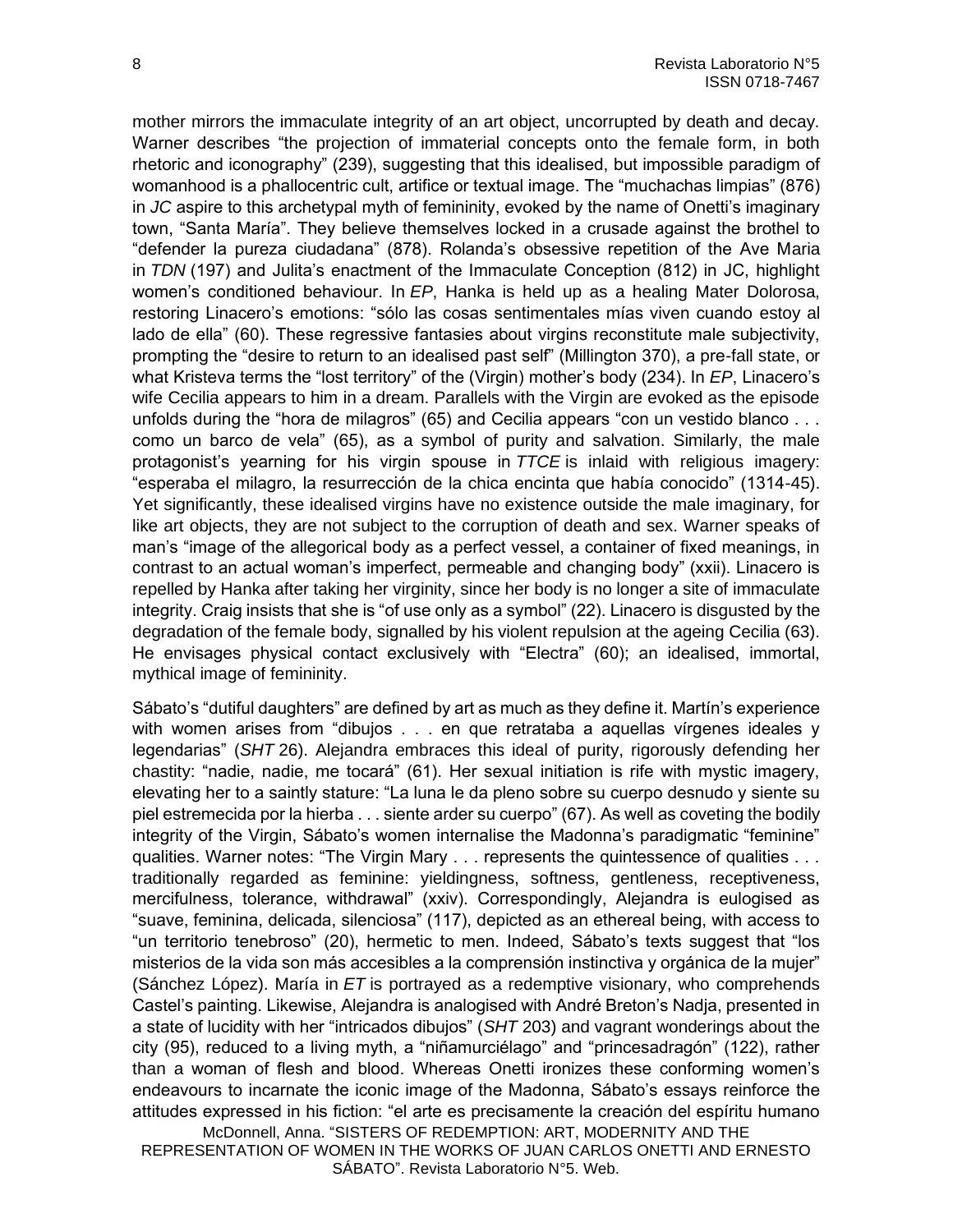que se halla más cerca de la femininidad" (*SMS* 46). He regards modernity's logic-driven age as a "cultura viril" (45), stipulating the need to "feminizar la comunidad", which would entail a "vuelta al arte" (47).

# **Tierra madre: the female body as redemptive unity**

As previously discussed, both the sacrifice of the maternal figure and union with the Virgin Mother are perceived conduits to salvation. The Mother is an emblem of redemption by standing as a figure of "promised wholeness" (Bronfen 62), offering to heal man's fragmented identity<sup>11</sup>. The male characters' desire for the Mother in these texts can be read as the longing for "Redemptive Unity" (Kristeva 145), both a pre-linguistic, pre-capitalist, and pre-colonial un-severed self. Art and women provide an analogous impression of oneness by imposing form on a fractured, fragmented world: "The beauty of Woman and the beauty of the image both give the illusion of intactness and unity, cover the insupportable signs of lack, deficiency, transience" (Bronfen 64). The identities of Onetti's male characters are splintered across real and imagined existences. They displace the image of the Mother onto their lovers to fantasise a holistic identity. In *VB* Brausen seeks to heel his fractured subjectivity by describing himself as "un hijo . . . de los vientres de Gertrudis y La Queca" (98). *JC*'s Jorge defines himself as "un hijo para Julita" (516), venerating her as "la unidad" (813), to compromise his amputated self-image, which is invaded by the identity of his deceased brother. Larsen in *EA* symbolically regresses to the Mother in the foetal position along the river in a quest for lost unity, "acurrucado . . . encogido, negro, con la cabeza que tocaba las rodillas" (1201).

Similarly, Sábato's male protagonists make the elision between the maternal imaginary and their lovers, seeking to heal the symbolic wound of the navel. His women stand as "transformadora[s] del mundo en un ámbito paradisiacal de mágica plenitud" (Lojo de Beuter 249). In *ET*, Castel equates María with a mother figure: "como con mi madre cuando chico, puse la cabeza sobre su regazo" (102); "su amor era . . . amor de madre" (66). Castel's dream of a house longed for since childhood (58), and the darkness and confinement of his cell suggest his desire to regress to the womb. These concepts are explicitly mirrored in *SMS*, whereby Sábato defines man as "esencialmente esquizoide" (45), and woman as "la unidad absoluta y anterior a toda escisión" (41), affirming, "hay que retornar a la mujer porque ella . . . representa la unidad en todos los sentidos" (45). The alleged wholeness of the female body mirrors the integrity of the art object: "Para Sábato, lo femenino significa esa integración, la armonía . . . que se realiza sólo en el arte" (Sánchez López). Sábato proceeds to suggest that the "intuición feminina" renders "el artista . . . el hombre que más se aproxima a la unidad" (47), yet significantly, he refuses to envisage the possibility of a female artist.

## **Medusa's gaze: the threat of the female gaze**

Bronfen reminds us that "the feminine body" represents the "extreme confirmation and extreme destabilisation of the self" (11). Kristeva affirms that the semiotic chora is the receptacle from which the "subject is both generated and negated" (28). Whilst the maternal imaginary promises to heal man's fractured self, she simultaneously threatens to engulf it, posing a threat the phallocentric order. This may be read as a thread of misogynistic discourse whereby "women are given power but only as figures of horror that terrify men" (Noys 91). However, I would insist that these authors are conscious that fear of women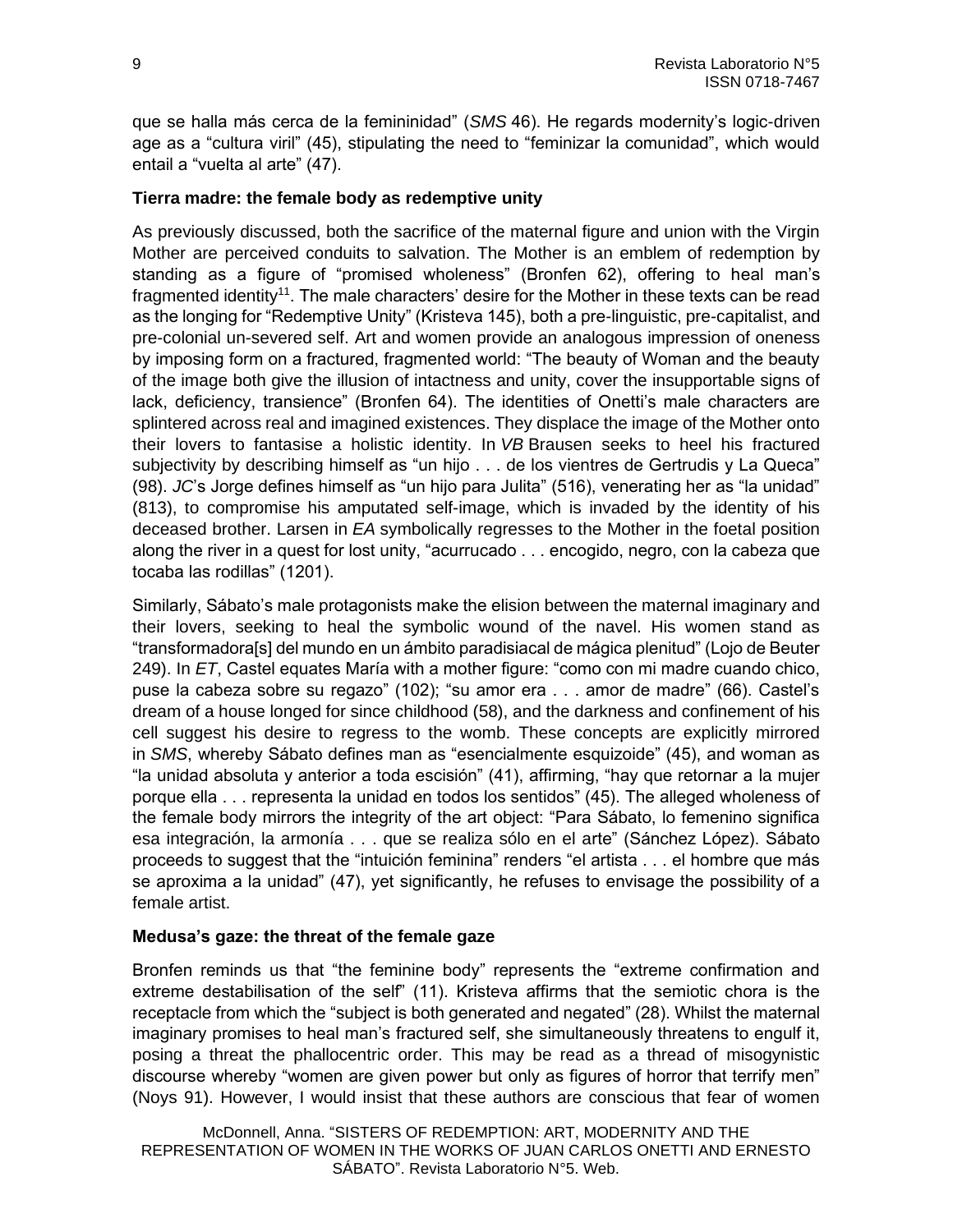arises from the instability of male identity. Their respective oeuvre critiques a society in which "machismo" is short-circuiting and becoming a source of its neurosis. In psychoanalytic terms, this fear of the "phallic mother" is symptomatic of men's castration anxiety. Hegel's notions of the "dialectic of recognition" suggest that identity lacks a pre-defining essence, dependent on the external, constructing gaze of the "other". Male subjects' anxiety that their virility be confirmed by women is transformed into an intra-psychic quandary. In this sense, Onetti allows women a compromised form of power, whereby the art object turns her critical eye onto the male artist and begins to define and create him. In *JC*, Jorge claims of Julita, "yo tengo que reconocerme en sus ojos" (802). Words such as "sumisión", "esclavizarme", "miedo" and "cobardía" (800) abound Jorge's speech, underlining his inferiority complex. Like the Gorgon, Julita's gaze becomes petrifying and corrosive to the male ego, "era una mujer, más fuerte, infinitamente más antigua; completa y solitaria" (813). Men's vulnerability to women's judgements is further reflected by Marcos, described with his "cara . . . indefensa ante los ojos y los pensamientos de las mujeres" (897). In *TTCE*, the fact that "la mujer . . . era más inteligente que . . . su marido" fills the latter with "cobardía" and "lástima" (1326). *EP*'s Linacero becomes obsessed with Ana María's perception of him after she spits in his face. Millington has compared this spitting to male ejaculation (371), which humiliates and effeminizes the protagonist. Linacero compulsively plays out what Freud calls "a compensatory fantasy", imagining his victim as a submissive, pleasure-giving object in an attempt to thwart the power of the female gaze and reassert himself as a dominant subject. Correspondingly, whilst she describes "plot-space" as a female category, Lauretis announces that woman "may resist confinement in that symbolic space by disturbing it . . . , seeking to exceed the boundary" (139).

Sábato's writing echoes this fear of females. In *ET*, the prostitute is depicted in a predatory, savage light: "la rumana se incorporó como una vibora y me mordió el brazo hasta hacerlo sangrar" (120). The protagonist recoils from María, considering such to be a threat to his manhood: "era, entre sus manos, como un ingenuo chiquillo" (66); "lo que más me indignaba . . . era el haberme entregado a ella completamente indefenso" (68). In *SHT*, Alejandra strips Marcos of his virility: "venía siempre atrás, como arrastrado" (64). Her domineering nature infringes on Martín's sense of self: "Él . . . pensaba que era un ser superfluo y torpe, que no hacía otra cosa que escucharla y admirarla" (118).

## **The pool of Salmacis: gender as artifice**

I have discussed how in this period, both male and female identity begin to be see as lacking a pre-defining core, dependent on the formative gaze of others. There are moments in these narratives when gender categories are revealed as no more than artifice, as images of the collective psyche, as social and historical effects, rather than biological givens, and the masculine/ feminine dialectic becomes unfixed. Craig remarks that at times, "It is almost as though Onetti, the arch-misogynist, were, in spite of himself, revealing the process of construction of women's roles in our societies" (45). On the contrary, I would argue that the oppositional meta-discourse that pervades Onetti's narrative *self-consciously* highlights the social pressures at work in the construction of gender identity. Rolanda in *TDN*, refuses to be defined by her sex before being acknowledged as an individual, "No soy una mujer . . . Soy una persona" (193). It is significant that particularly Onetti's later works in the second half of the century, such as *TTCE* (1963) and *JC* (1965), which were framed by established feminist discourse, are particularly sensitive to gender issues. *JC* underscores the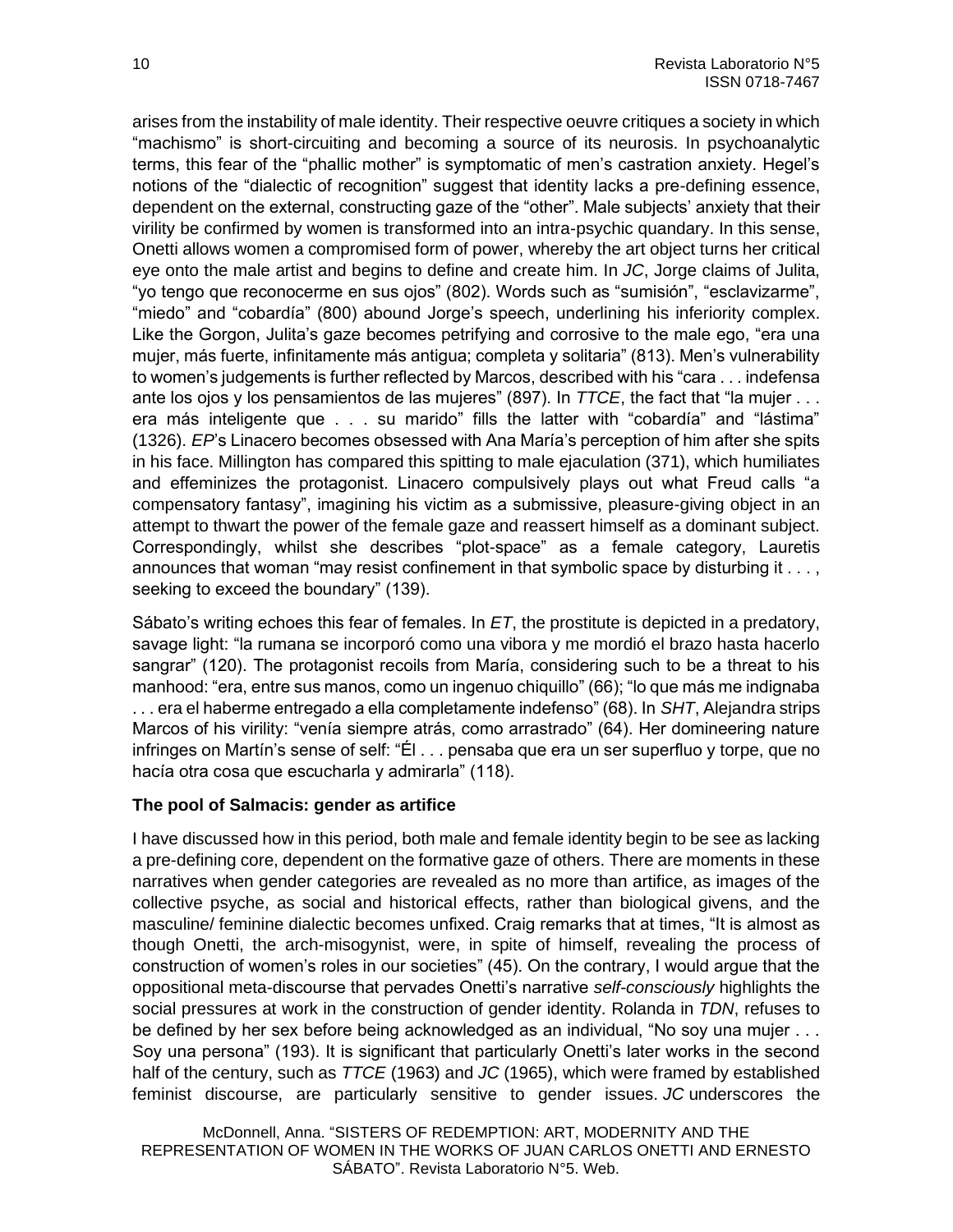characters' efforts to forge gender masks. Jorge reflects on his mother's artificial behaviour: "es esposa y madre; yo siempre la he conocido con la cara correspondiente" (924). The novel takes place during carnival which, according to Michel Bakhtin, signifies the fluidity of identity, which can be shaken off and reconfigured. The androgynous adolescent girl (962) protests against the artifice and coquetterie associated with femininity. This idea of performance and pretence is echoed in the circus theme of "Mascarada". María Esperanza's excessive "dressing-up" echoes Beauvoir's claim: "rien n'est moins naturel que de s'habiller en femme" (II, 190). In *TTCE*, the female protagonist reverses patriarchal power structures by appropriating the traditionally male voyeuristic gaze, filled with "excitación" at the spectacle of the topless workmen (1316). The focus on the protagonist's "boca" before her suicide is significant since by placing the gun in her mouth, the site of language production is usurped by eroticism and death, emphasising women's exclusion from discourse. Nonetheless, this loosening of gender roles is fundamentally limited. The carnival and circus motifs are significant precisely because they pose transient liberations. Though he critiques female repression in *TTCE*, the protagonist's encounters with the "poceros" signal that her self-affirmation is dependent on men, and her final suicide reveals the absence of alternatives to married life.

Sábato allows Alejandra a degree of liberty from patriarchal order, rejecting motherhood and marriage: "no me casaré nunca . . . no tendré nunca hijos" (*SHT* 60), and engaging in physical fights with men. Describing her relationship with Marcos, she adopts the gaze of desire conventionally associated with masculinity: "algo puramente animal . . . me atraía, algo estrictamente físico . . . que calentaba la sangre" (68). Martín recognises how Alejandra eschews traditional concepts of womanhood: "hasta ese momento, las mujeres eran o esas vírgenes . . . de las leyendas, o seres superficiales y frívolas . . . y de pronto se encontraba con una mujer que no se encajaba en ninguno de esos moldes" (19). At times, the author self-consciously distances himself from the misogyny in his texts, exposing violence against women as an attempt to repress subversive femininity, and even recognising "machismo" as a national trait: Bruno describes the "sentimiento muy típico de cierto argentino que ve a la mujer como a un enemigo" (479), relating how Bordenave mistreats Alejandra "por sentirse incapaz de lograr algo más que el dominio del cuerpo de ella" (480). However, in order to negate her femininity, Alejandra straps her breasts during adolescence (61), underlining the persistent mapping of "masculinity" onto the male body, and "femininity" onto the female body. Martín reflects, "'persona' quería decir máscara" (172), yet this mutability of identity is never carried over to questions of sexual difference. Sábato's extra-fictional statements are less nuanced than his novels in this regard. Although he denies fixed gender attributes, he refuses to deconstruct essential binarisms: "es necesario establecer los atributos del Hombre y de la Mujer arquetípicos . . . que de alguna manera, determinan los atributos de los hombres y mujeres reales" (*SMS* 27). He reprehends the (con)fusion of "masculine" and "feminine" ideals, condemning the "masculinity" of women in modern society: "La sociedad moderna virilizó a la mujer, falsificando . . . la esencia de su ser . . . . Habrá que volver a una mujer feminina" (45). Sábato's claim that *SMS* "es una apología casi religiosa de la mujer" (159) sings the praise of a masculine ideal of "femininity". The fact that Fernando's misogynist conversation with Norma in *SHT* (298-305) reproduces almost exactly Sábato's theories about women expressed in his earlier work *SMS*, makes it increasingly difficult to locate irony in these attitudes.

### **Conclusion: Ivory Maidens**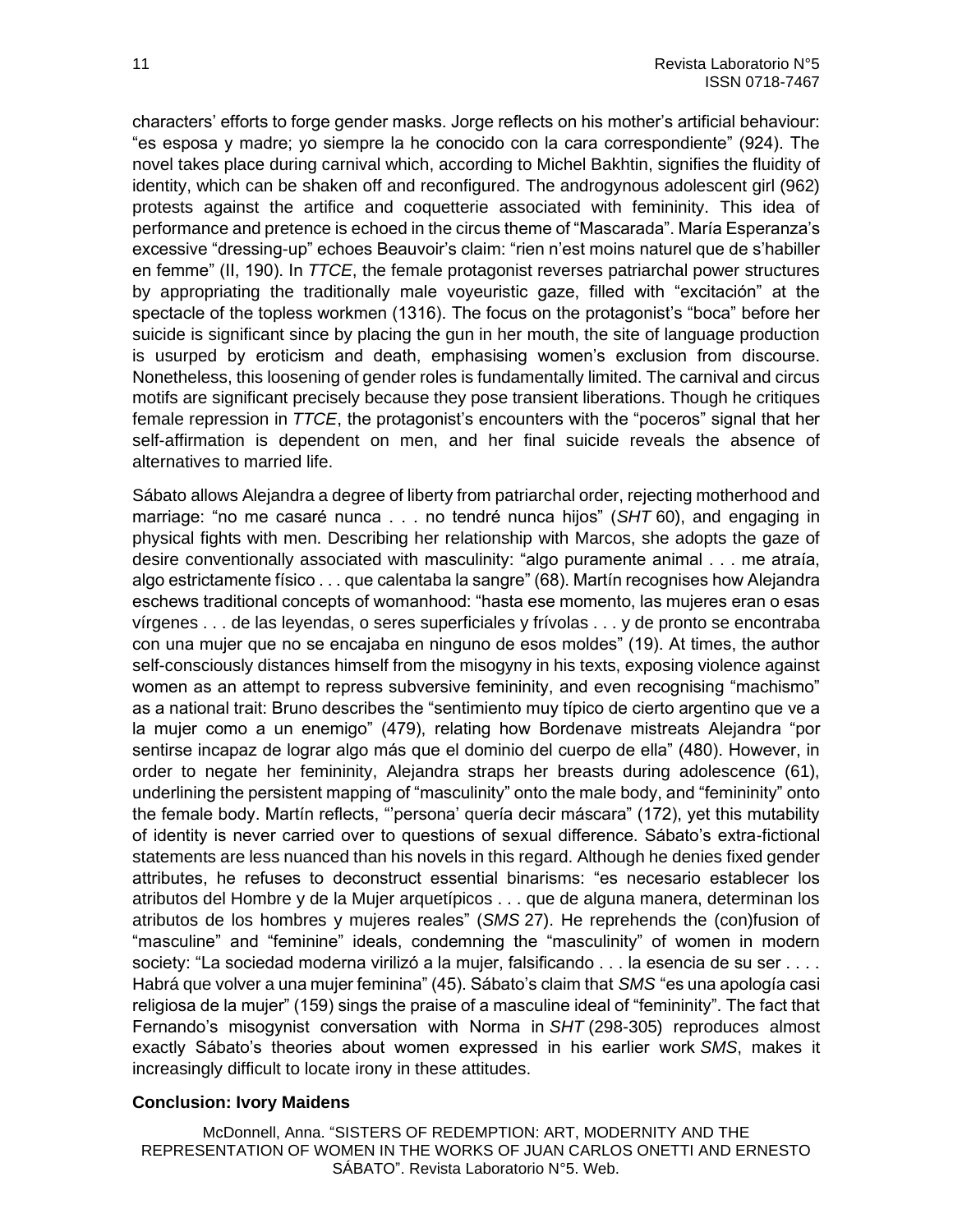As I have sought to demonstrate, the representation of women by these River Plate writers is an infinitely complex enterprise. At one level we can identify their textual production as a pro-femininist project. Feminine values are championed as antidotes to the hostile, alienating shadow of late capitalism. Women are elevated to the position of ideal aesthetic form and the source of artistic inspiration in an age where art is conceived as a redemptive and compensatory force that restores a sense of authenticity and humanity to a mechanized, labour-dominated world. Yet paradoxically, though this eulogistic depiction of woman as redeeming subject venerates femininity, it simultaneously reinforces patriarchal structures. Amongst feminist critics, including Judy Maloof, Linda Craig, and María Lojo de Beuter, Onetti and Sábato are considered "machista" writers, blind to their own discriminatory discourse. Even as women are praised, seeped in a quasi-religious light; categories that inform the representation of femininity reinforce essential archetypes of womanhood. The authors cling to patriarchal discourse and monolithic gender identities, complying with canonized notions of woman as passive muse, object, and space, and man as active creator, associated with the realm of commerce, reason and science. Furthermore, in becoming *objets d'art*, women remain a topological space, considered solely as part of the male problematic, as a medium for men's salvation. Rather than drive the narrative forward, woman is aesthetisised, poeticised and idealised; reduced to an inanimate artifice in a maledominated text. They are the figureheads of redemption but not the beneficiaries of it, the emblems of revolution but not its agents. Though these modernist writers challenge numerous boundaries: fiction and reality, subjective and objective experience, progress and destitution; gender identity is essentialised. The paradigm of woman as incarnation of ideal artistic form denies her place in the material world, confining her to the domain of allegory and subliminal meaning. Art's capacity to restore humanity thus collapses in on itself as women are reified, acquiring symbolic meaning rather than status as living subjects, and ultimately sacrificed at the altar of man's redemption. They are the portals and stimuli to man's unconscious rather than possessing one of their own; they are procreators rather than creators; and their negative place in language means that "while male protagonists struggle . . . for authenticity, female characters are too distanced from the very possibility of discourse . . . to even entertain such dreams" (Craig 45).

Nonetheless, it is fundamental to decant these texts from their imbricated ironies. My position is that Onetti and Sábato's representation of women is nuanced, fraught by internal tensions. For though women occupy a marginal space in these narratives, their very silence may be read as an attempt to flag up and critique this liminal position, which is exposed as the corollary of pressures to conform to macho ideals. Onetti's oeuvre self-consciously highlights gender as a societal myth, ironizing the stereotyping of woman as art object. The author hangs at a distance from the diegesis, establishing a complex, critical dialogue with his texts, at times dismantling misogynistic discourse through ironic meta-narratives. Sábato's fiction problematises women's objectification, but to a lesser extent. His extrafictional work often mirrors the misogynist attitudes voiced by his characters, suggesting that the "machista" perspectives in his fictions are less self-conscious than those of Onetti.

Yet even as we peel back the layers of stereotypes, unveiling a vindication of female emancipation, woman is appropriated by modernist debates as an embodiment of art's radical alterity to reality, ultimately reducing her to the definitive "other". Circumscribed male and female roles are dissolved, yet the body remains the signifier of gender identity, and women are unproblematically associated with art. The masculine/feminine, logos/eros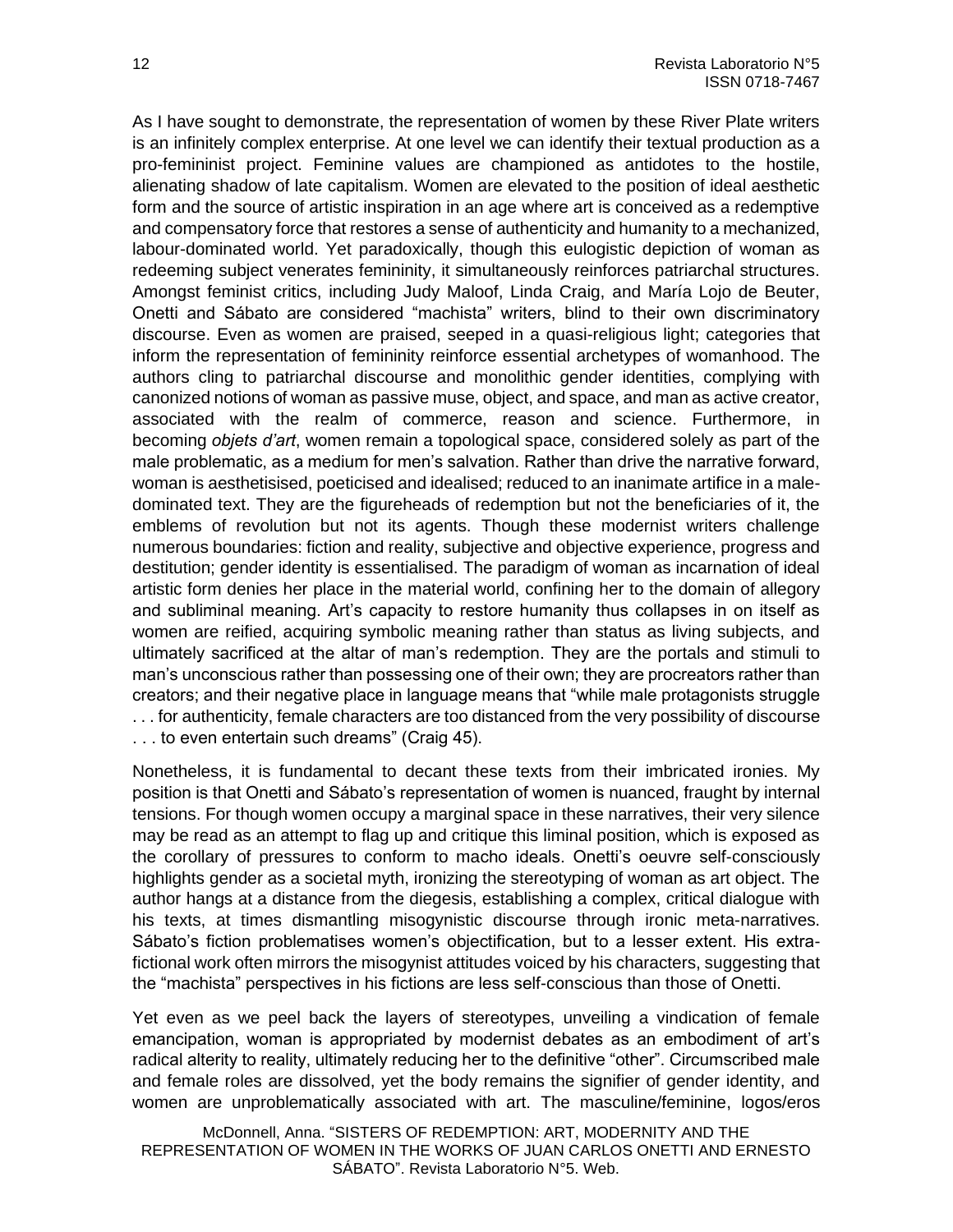dichotomies are never dismantled. Patriarchal structures are critiqued but never split apart and misogynistic discourse is reinstated. Despite the radical, innovatory drive of the modernist project in which these authors participate, it remains a fundamentally maledominated movement, reducing women to "models, muses and mistresses" (Deepwell 8). Indeed, there is a more subtle patriarchal discourse that pervades the texts of both writers. To fully comprehend the complex triad of art, women and modernity as explored by Onetti and Sábato, it is crucial to understand the parallels drawn between the art/reality, and feminine/masculine dualisms in contemporary thought. Our authors were writing at a time when art was perceived as decadent and degenerate, reduced to a prosaic object of consumption for the entertainment of bourgeois audiences. Art was criticised for mindlessly reproducing reality without any imaginative (re)creation of the world<sup>12</sup>. Modernism constituted itself by resisting this reproduction of reality, based on "an anxiety of contamination by its other: an increasingly consuming and engulfing mass culture" (Huyssen vii). From the nineteenth century, this cultural "other" was gendered as feminine (48), exemplified by Nietzsche's polemic against Wagner, in which the masses and women, as threats to male-dominated culture, are placed in opposition to "true" art. However, Onetti and Sábato explode this model of women as mass culture, refusing to "[gender] as feminine that which is devalued" (Huyssens 53). On the contrary, they ascribe mass culture, technological reproduction and commerce to a masculine realm. Women are aligned with a purely artistic domain, portrayed as instinctive, inspirational beings, incarnations of ideal aesthetic form, as redemptive martyrs, lovers, mothers and virginal visionaries. Our authors subscribe to the modernist drive to return to an inventive, spiritual, creative art, hermetic to the world, existing on a higher aesthetic plane. Their texts recoil from straightforward, objective reproductions of reality, subsuming their readers in the protagonist's highly subjective worlds, which are distorted by obsessions and fantasies. The dynamics of the modernist quest search for art's radical otherness to reality are mapped onto another self/other paradigm: the gender one. The art/reality dichotomy is transposed onto the feminine/masculine binarism: women are equated with art, and men to reality. Nevertheless, despite Onetti and Sábato's self-consciousness about the reification of women, the underlying elision between women and art is self-constraining. Gender distinctions are maintained to prevent the collapse of the art/reality binarism, thus saving "true" art from being swallowed up in the reproduction of reality. Women thus perpetually "bear the burden of [men's] dreams" (Warner 239), necessarily confined by the male imaginary to this realm of alterity of which authentic art is seen as forming a part.

## **Bibliography:**

Adams, Ian. M. *Three Authors of Alienation: Bombal, Onetti, Carpentier*. Austin and London: University of Texas Press, 1975. Adorno, Theodor. W. *The Culture Industry: Selected essays on mass culture.* Ed. J.M. Bernstein. London and New York : Routledge, 2001. Alegría, Fernando. "La novela total: Un diálogo con Sábato" in *Homenaje a Ernesto Sábato.* Ed. Helmy F. Giacoman. Buenos Aires: Fernando García Cambeiro, 1974: 13-28. Bataille, Georges. "L'Expérience Intérieure" in *Oeuvres completes*, Vol. V. Paris: Gallimard, 1973: 211-44. Beauvoir, Simone de. *Le deuxième sexe*. 2 vols. Paris: Gallimard, 1949. Benjamin, Walter. "The Work of Art in the Age of Mechanical Reproduction" in *Illuminations*. Glasgow: Fontana Press, 1992: 211-44.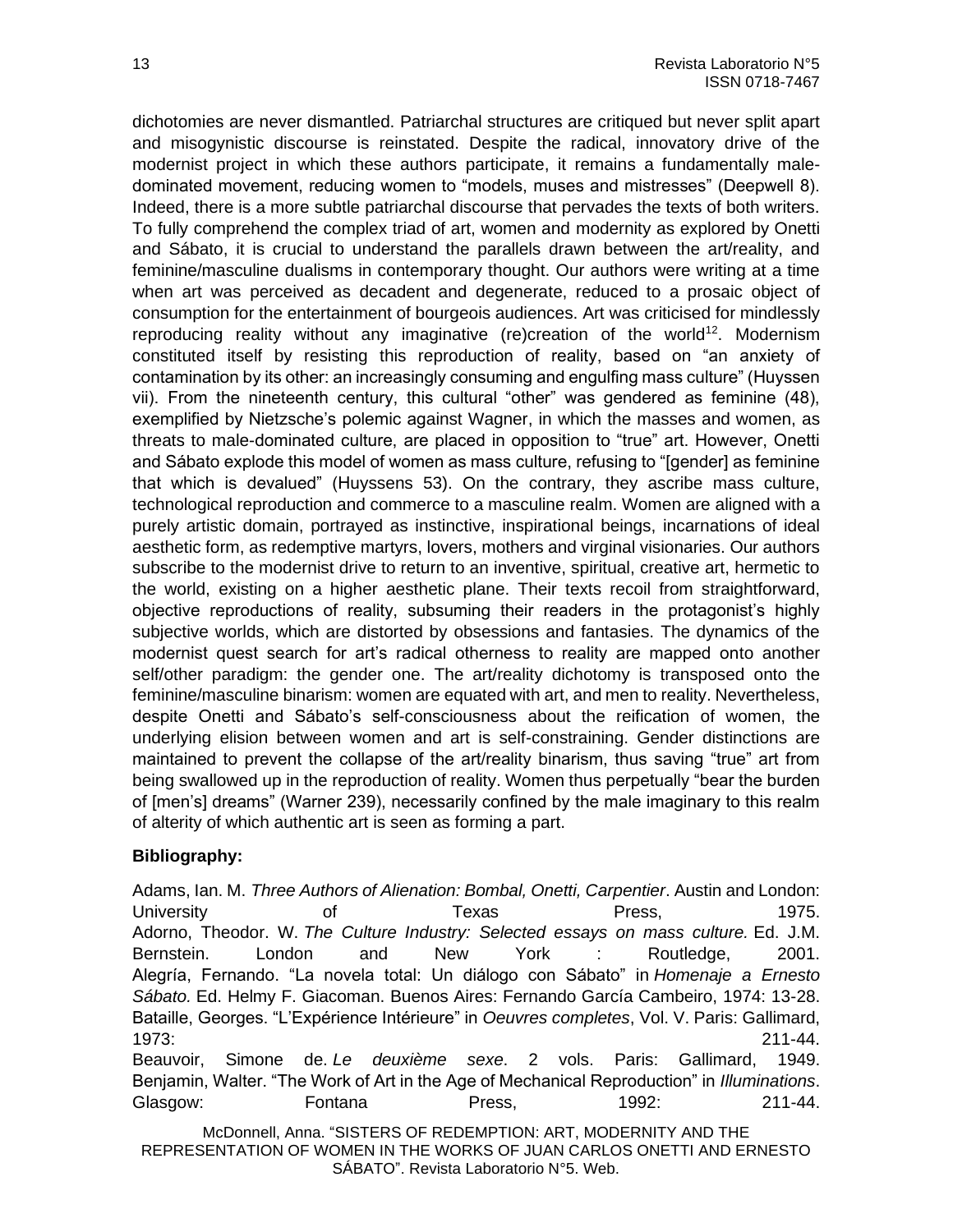Berry, Ruth. *Jung: A Beginner's Guide*. Oxford: Hodder and Stoughton, 2000. Betterton, Rosemary. "Introduction" to *Looking On: Images of Femininity in the Visual Arts and Media*. Ed. Rosemary Betterton. London and New York: Pandora, 1987. Bhabha, Homi. K. "The Other Question: Stereotypes, discrimination and the discourse of colonialism" in *The Location of Culture*. London and New York: Routledge, 1994: 66-84. Bronfen, Elizabeth. *Over Her Dead Body: Death, Femininity and the Aesthetic*. Manchester: Manchester **Example 20** University **Press, 2006** Press, 2009 1992. Craig, Linda. *Juan Carlos Onetti, Manuel Puig and Luisa Venezuela: Marginality and Gender*. Woodbridge and Suffolk: Tamesis, 2005. Conley, Katherine. *Automatic Woman: The Representation of Women in Surrealism.* Lincoln and London: University of Nebrasha Press, 1996. Deepwell, Katy. *Women artists and modernism*. Manchester and New York: Manchester University 1998. Duby, Georges & Michel Perrot. *Power and Beauty: Images of Women in Art*. London: Tauris Parke, 2008. The state of the state of the state of the state of the state of the state of the state of the state of the state of the state of the state of the state of the state of the state of the state of the state of t Eagleton, Terry. *Literary Theory: An Introduction.* 2nd ed. Oxford and Cambridge, Massachussets: etc. in the Blackwell, the Blackwell, the control of the control of the matter of the term of the term of the term of the term of the term of the term of the term of the term of the term of term of the term Freud, Sigmund. *Three Essays on the Theory of Sexuality*. New York: Perseus Books, 1975. Fromm, Erich. *The Sane Society*. London and New York: Routledge, 2002. Grosz, Elizabeth. *Jacques Lacan: A feminist introduction*. London and New York: Routledge, 1990. Huyssen, Andreas. *After the Great Divide: Modernism, Mass Culture, Postmodernism*. Bloomington and Indianapolis: Indiana University Press, 1986. Kadir, Djelal. *Juan Carlos Onetti*. Boston: Twayne Publishers, 1977. Kahler, Erich. *The Tower and the Abyss or The transformation of man*. London: Jonathan Cape, 2008. 2009. 2012. 2013. 2014. 2015. 2016. 2017. 2018. 2017. 2018. 2019. 2017. 2018. 2019. 2017. 2018. 20 Kristeva, Julia. *Revolution in Poetic Language*. New York: Columbia University Press, 1984. Laing, R.D. *The Politics of Experience and The Bird of Paradise*. Middlesex, New York, Victoria, Ontario, Auckland: Penguin Books, 1967. Lauretis, Teresa de. *Alice Doesn't: Feminism, Semiotics, Cinema*. London and Basingstoke: Macmillan, 1984. Lojo, María Rosa. *Sábato: en busca del original perdido*. Buenos Aires: Corregidor, 1997. Maloof, Judy. *Over Her Dead Body: The Construction of Male Subjectivity in Onetti*. New York: Peter Peter Lang, 2005. Martínez Estrada, Ezequiel. *Radiografía de la pampa*. Madrid: Colección Archivos, 1991. Marx, Karl. *Economic and Philosophic Manuscripts of 1844*. London: Lawrence & Wishart, 1970. Martínez Tolentino, Jaime. "La mujer como némesis del hombre en 'El túnel'" in *Quaderni Ibero-Americani* 61-2, 1986-7: 193-200. Maturo, Graciela. "La aventura filosófica de Ernesto Sábato" in *Ernesto Sábato en la crisis de la modernidad*. Ed. Graciela Maturo. Buenos Aires: Fernando Garcia Cambeiro, 1985: 13-34. Millington, Mark. "No Woman's Land: The Representation of Woman in Onetti" in *Modern Language Notes*, 102 (No.2), 1987: 358-77. Molina, Juan Manuel. *La dialéctica de la identidad en la obra de Juan Carlos Onetti*. Frankfurt am Main: Peter Lang, 1982. Murray, Jack. *The landscapes of alienation: Ideological subversion in Kafka, Céline, and*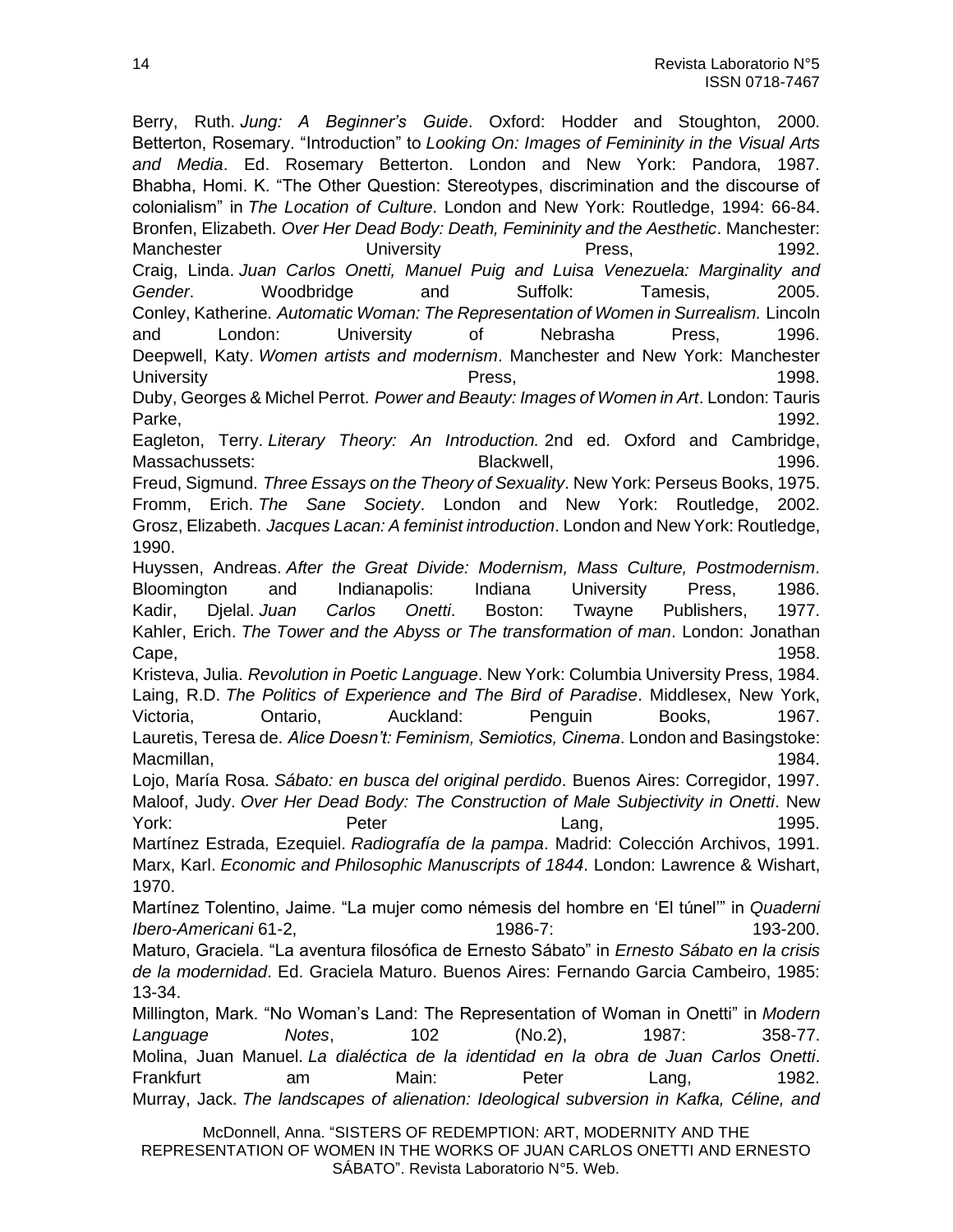*Onetti*. Stanford and California: Stanford University Press, 1991. Nead, Lynda. *Myths on Sexuality: Representations of Women in Victorian Britain*. Cambridge, Massachussets: Blackwell, 1998. Nietzsche, Friedrich. "The Birth of Tragedy from the Spirit of Music" in *The Nietzsche Reader*. Eds. Keith Ansell Pearson and Duncan Large. Oxford: Blackwell Publishing, 2006: 42-87.

Onetti, Juan Carlos. "El pozo", "Juntacadáveres", "La vida breve", "Tierra de nadie", "El astillero", "Mascarada", "Tan triste como ella", "Para una tumba sin nombre" in *Obras completas*. Madrid: Ediciones Aguilar, 1979. —. *Dejemos hablar al viento*. Barcelona: Seix Barral, 2002. Piglia, Ricardo. *Respiración artificial*. Buenos Aires: Editorial Sudamericana, 1988. Robinson, Hilary. "Beauty, the universal, the divine: Irigaray's re-evaluings" in *Women artists and modernism*. Manchester and New York: Manchester University Press, 1998: 159-74. Rodó, José Enrique. "Ariel" in *Obras completas*. Madrid: Aguilar, 1957: 89-295. Sábato, Ernesto. "Sobre la metafísica del sexo" en *Revista Sur* 209-210, 1952: 24-47. —. *Heterodoxia*. Buenos Aires: La nación, 1953. —. *Sobre héroes y tumbas*. Barcelona: Seix Barral, 1991. —. *El túnel*. Barcelona: Seix Barral, 1993. Sánchez López, Pablo. "Notas sobre la representación de la mujer en la obra de Ernesto Sábato" in *Espéculo: Revista de Estudios Literarios* 29, 2005. Web. http://www.ucm.es/info/especulo/numero29/sabato.html.

Sartre, Jean-Paul. *Qu'est-ce que la littérature?* Paris: Gallimard, 2006. Schor, Naomi. *Reading in Detail: Aesthetics and the Feminine*. New York and London: Methuen, 1987.

Scott, Grant. F. *The Sculptured Word: Keats, Ekphrasis, and the Visual Arts.* Hanover and London: University Press of New England, 1994. Suleiman, Susan Rubin. *Subversive Intent: Gender, Politics, and the Avant-Garde*. Cambridge: Havard University Press, 1990. Sypher, Wylie. *Loss of the self in modern literature and art*. New York: Random House, 1962.

Warner, Marina. *The Myth and the Cult of the Virgin Mary*. London: Weidenfeld and Nicolson, 1976.

—. *Monuments and Maidens: The Allegory of the Female Form*. London, Auckland, Sydney: Vintage, 1996.

Fecha de recepción: 5/9/11 Fecha de aceptación: 3/11/11

1 Anna McDonnell es egresada de la carrera de Idiomas Modernos y Medievales de la Universidad de Cambridge , en la cual se especializó en literatura francesa y hispánica. Hace cuatro años vive en Buenos Aires y actualmente es maestranda de Literatura española y latinoamericana en la Universidad de Buenos Aires 2 R.D. Laing warns of the neglect of the inner self in a world that privileges the empirical and the material: "Our time has been distinguished . . . by a drive to control the external world, and by an almost total forgetfulness of the internal world" (115). The dehumanizing force of industrialisation, degrading the individual to the status of commodity and automaton, is theorized by Wylie Sypher: "[Man's] existence is negative because he has been completely available to others . . . as if he were a kind of liquid capital" (10). Erich Kahler denounces the unregulated expansion of collectives to the detriment of communities, resulting in "the individual's growing alienation from his world and ultimately from himself" (14).

3 José Enrique Rodó anticipates, in 1900, the "resultados funestos" of "el sentido de la utilidad material" (210). This unilateral alienation was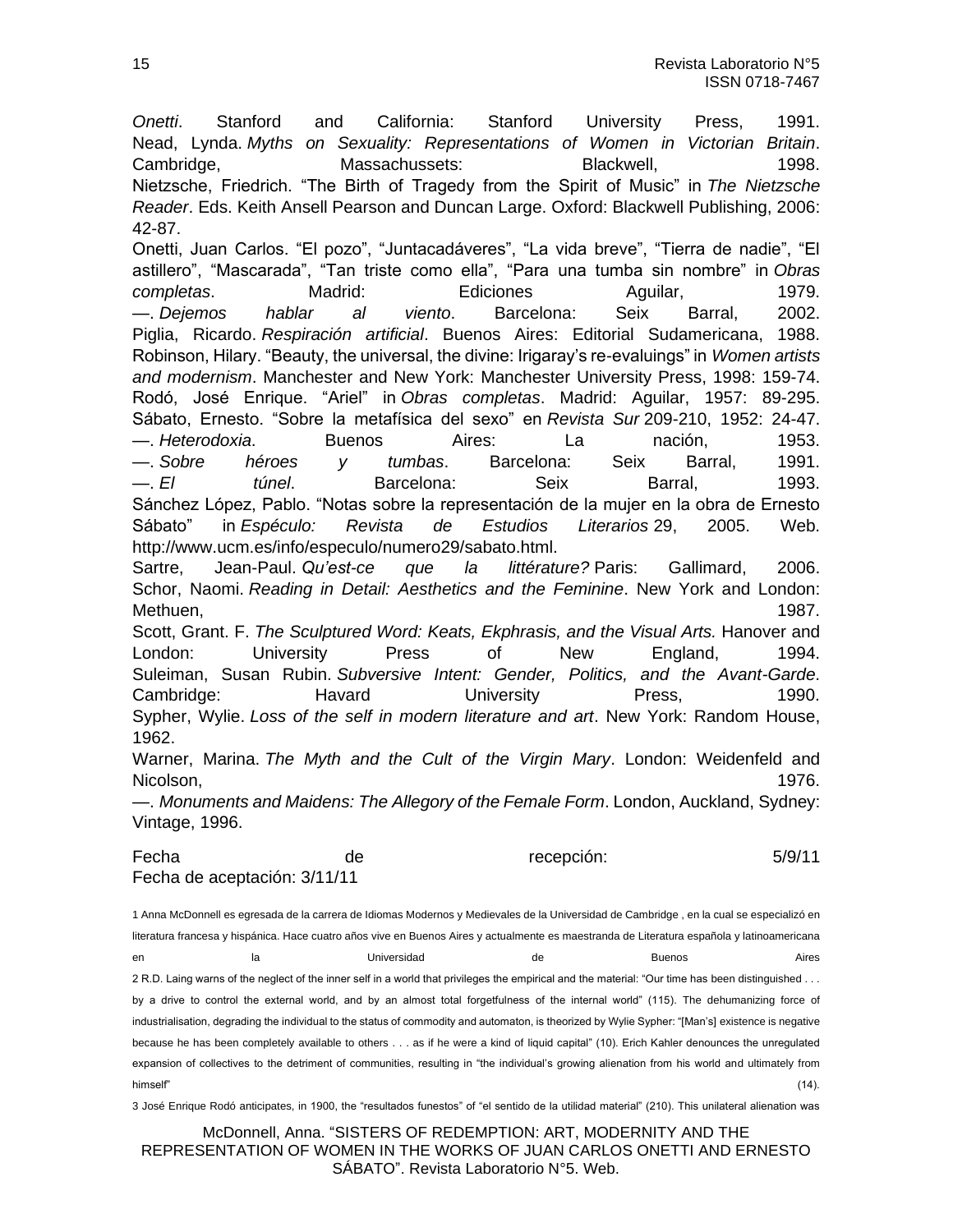exacerbated in the postcolonial context of the River Plate province. Ricardo Piglia has referred to its imported European identity, creating what he sees as a "cultura de segunda mano" (162). Linda Craig comments that a sense of "rootlessness . . . of not really belonging, is almost endemic to the region" (2). Writing in the 1930s, Ezequiel Martínez Estrada postulates that the vast, scarcely populated landscape of the Southern Cone is internalised as solitude in the psyche of its inhabitants: "la extensión despoblada es como verdad sensible, soledad" (65). 4 Abbreviations: EA – El astillero; EP – El pozo; ET – El túnel; DHV – Dejemos hablar al viento; JC – Juntacadáveres; TDN – Tierra de nadie; TTCE – Tan triste como ella; VB – La vida breve; SHT – Sobre héroes y tumbas; SMS – Sobre la metafísica del sexo; H – Heterodoxia. 5 Other critics have insisted on art's ability to rekindle a sense of meaningfulness by imposing form on the amorphous, contingent mass of reality, enforcing "l'unité de l'esprit à la diversité de la chose" (Sartre 46). The "aura" surrounding the art work, arising from its originary "ritualistic basis" (Benjamin 217), promised to imbue secular forms of beauty with spiritual significance in an age where "God is dead" (Nietzsche 362). Moreover, art proffered to alleviate man's crippling solipsism within the modern collective, arising from its "ability to speak universally" (Robinson 159). 6 Throughout history, women have been "the preferred subject of image-makers" (Duby 17), thereby stripped of artistic agency. Rosemary Betterton highlights how "women are represented so frequently within images and yet their role as makers and viewers of images is scarcely acknowledged" (3). Ciphered through canonical representations of femininity, women have been historically construed as muse: "instrumental in provoking the imaginative license of the saints" (Scott 33), and the locus of inspiration to the male artist. Delight in the female form can be mapped onto what Sigmund Freud identifies as "scopophilia": the "pleasure in looking" (23). This indulgence in visual stimulation, he suggests, allows sexual curiosity about the object of desire to be "diverted ('subliminated') in the direction of art, if its interest can be shifted away from the genitals onto the shape of the body as a whole" (22). Desire becomes aesthetic and contemplative through the act of looking, transcending a purely sexual and fetishistic drive by allowing the subject to direct "their libido onto higher artistic aims" (22). Indeed, critics have identified the need for artifice, for this distancing from reality to produce pleasure, leading to the reification of the female: "For the spectacle to work, to produce its voyeuristic pleasure, it has to remain two-dimensional, lacking psychological motivation" (Suleiman 103-4); "She is desirable because distant, absent or not quite there, a dream, a phantom, a mediatrix, a muse" (Bronfen 205). Such is reminiscent of a Proustian model of desire, based on the displacement of desire for a woman onto the art object. 7 Grant F. Scott describes ekphrasis, the plot's spatial and deviating moments, as traditionally feminine, and how "the symbol of such digression is the Siren, who lures men away from their true course" (34). Naomi Schor underlines "the ornamental" as having "traditional connotations of effeminacy" (4).

8 However, I would insist that this female martyrdom provides women with a perverse sense of autonomy through the fascination her suffering provokes. In TTCE, the female protagonist performs "el rito con las espinas y las . . . líneas de sangre en las manos" (1319). The imagery not only heralds the reader to parallels with Christ's sacrifice for humanity, it is also erotically charged. Adams highlights the phallic connotation of the thorns (66), which ooze milk, and penetrate the flesh of the female protagonist, suggesting a kind of masturbatory pleasure in the affliction of this ritualistic self-harm. Simone de Beauvoir corroborates this view: "C'est en tombant au fond de l'abjection que la femme s'assure les plus délicieux triomphes" (II, 40).

9 Cartesian, dualistic thought structures have created an alienating split of the self into mind and body. Moreover, the mechanization of labour "estranges [man] from his own body" (Marx 114), transforming workers into "replaceable auxiliaries" (Adams 80). These writers suggest that the momentary bodily fusion with the female is a movement towards the limits of subjectivity, a reunion of mind and body, subject and object, implying a loss and renewal of the self: "le sujet et l'objet sont dissous, il y a passage, communication . . . l'un et l'autre ont perdu l'existence distincte" (Bataille 73-4).

10 However, Onetti ironically distances himself from his "machista" characters by self-consciously highlighting women's objectification in this process. In JC, the prostitutes are dehumanized, analogised to the furnishings of the brothel: "Demasiado polvo, demasiado pintura" (826). Like Pygmalion in Ovid's Metamorphoses, Larsen assigns women to the realm of ideal artistic form, fantasising about "una mujer perfecta, un prostíbulo perfecto" (920), as if women were "su creación artística" (Molina 181). Mauricio in TDN, explicitly equates art with prostitutes, both of which are exploited by male pleasure-seeking drives: "digo . . . macró del arte . . . . Disfruto del arte, lo exploto" (121). 11 According to Lacanian theory, in the early stages of infancy, the image of the mother is internalised and understood as constituting the self. "The mirror stage" is identified as the period in which the child recognises itself as an autonomous subject. However, this process is linked to trauma, or "méconnaissance", since the child's previously held sense of unity is ruptured, perceiving itself as split and alienating throughout adulthood. Yet I would argue that the idea of the fractured subject in these texts is based not only on this universal model of the psyche, but is also rooted in the specific historical schema of modernity. Recent theorists have suggested that the rupturing of identity is exacerbated by the massification of contemporary society, which "splits the human self into a collective, functional part and a human actually individual part" (Kahler